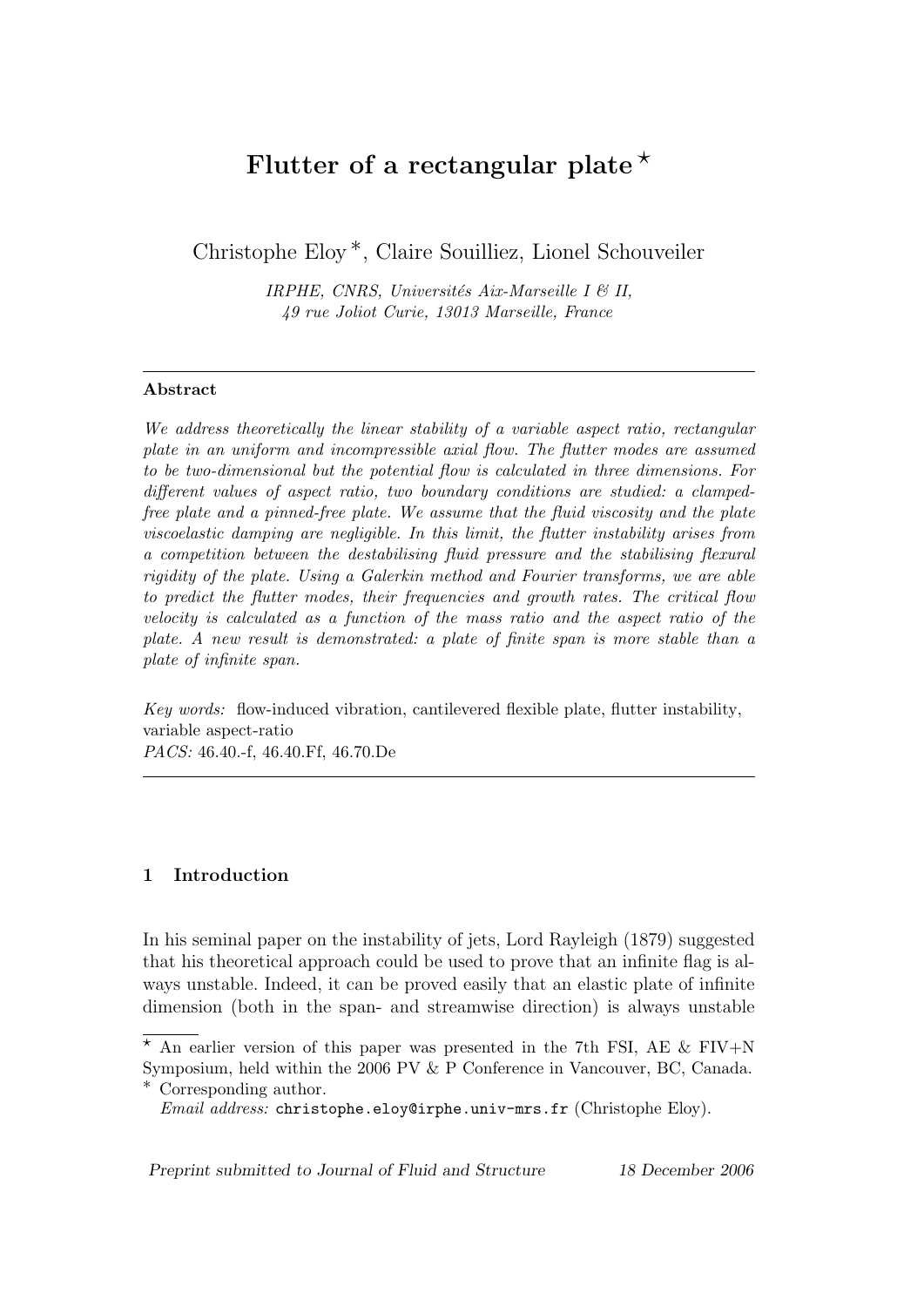when immersed in an axial potential flow. However, this fluid-structure interaction problem becomes far more complex mathematically when the finite dimensions of the flag are explicitly taken into account. This is the subject of the present paper.

Using analytical tools of airfoil theory, Kornecki et al. (1976) have shown that a plate of infinite span but finite chord was stable for flow velocities below a critical velocity (in the following, we will use the term plate instead of flag to emphasise the importance of the finite density and finite bending stiffness of the material). Kornecki et al. (1976) assumed an elastic plate and used two different theoretical approaches to model the flow around this plate. They first assumed a potential flow with zero circulation. Then, using a method introduced by Theodorsen (1935), they added a distribution of vorticity in the plate wake to smooth out the trailing edge singularity of the pressure field. This results in an unsteady circulatory flow. More recently these approaches have been used again with better computer accuracy (Huang, 1995; Watanabe et al., 2002a). Another theoretical approach has been used by Guo and Païdoussis (2000). They solved the two-dimensional problem (assuming infinite span) in the Fourier space for a potential flow. The present paper can be viewed as an extension of the analysis of Guo and Païdoussis (2000) to take into account the finite span of the plate.

An important aspect of these theoretical models is the way they deal with the flow at the boundary conditions. Kornecki et al. (1976) in their zero-circulation model had pressure singularities both at the trailing and the leading edge. The use of the Theodorsen (1935) theory in the second model of Kornecki et al. (1976) suppresses the trailing edge singularity by the use of the Kutta condition. In this unsteady problem, even if the mathematical proof has yet to be given (Frederiks et al., 1986), the Kutta condition can indeed be used because the Reynolds number is usually very large and the flutter frequency is of order one (Crighton, 1985). Finally, the theoretical model of Guo and Païdoussis (2000) solves the pressure distribution problem in the Fourier space assuming implicitly no singularities. This means that an incoming "wake" has to be added to the flow to suppress the leading edge singularity. This "wake" cannot be justified on physical grounds. Surprisingly, these three different twodimensional models give almost the same results for the critical velocity of the instability (see Watanabe et al., 2002a). This means that the wakes added upstream or downstream do not have a great influence on the stability of this fluid-structure interaction.

Shayo (1980) first attempted a three-dimensional stability analysis to understand the dependence of the critical velocity on the plate span. In his study, he made several mathematical assumptions to simplify the calculation that led him to conclude that a flag of infinite span is more stable than a finite one. This latter result is in contradiction with a slender body approach (Lighthill,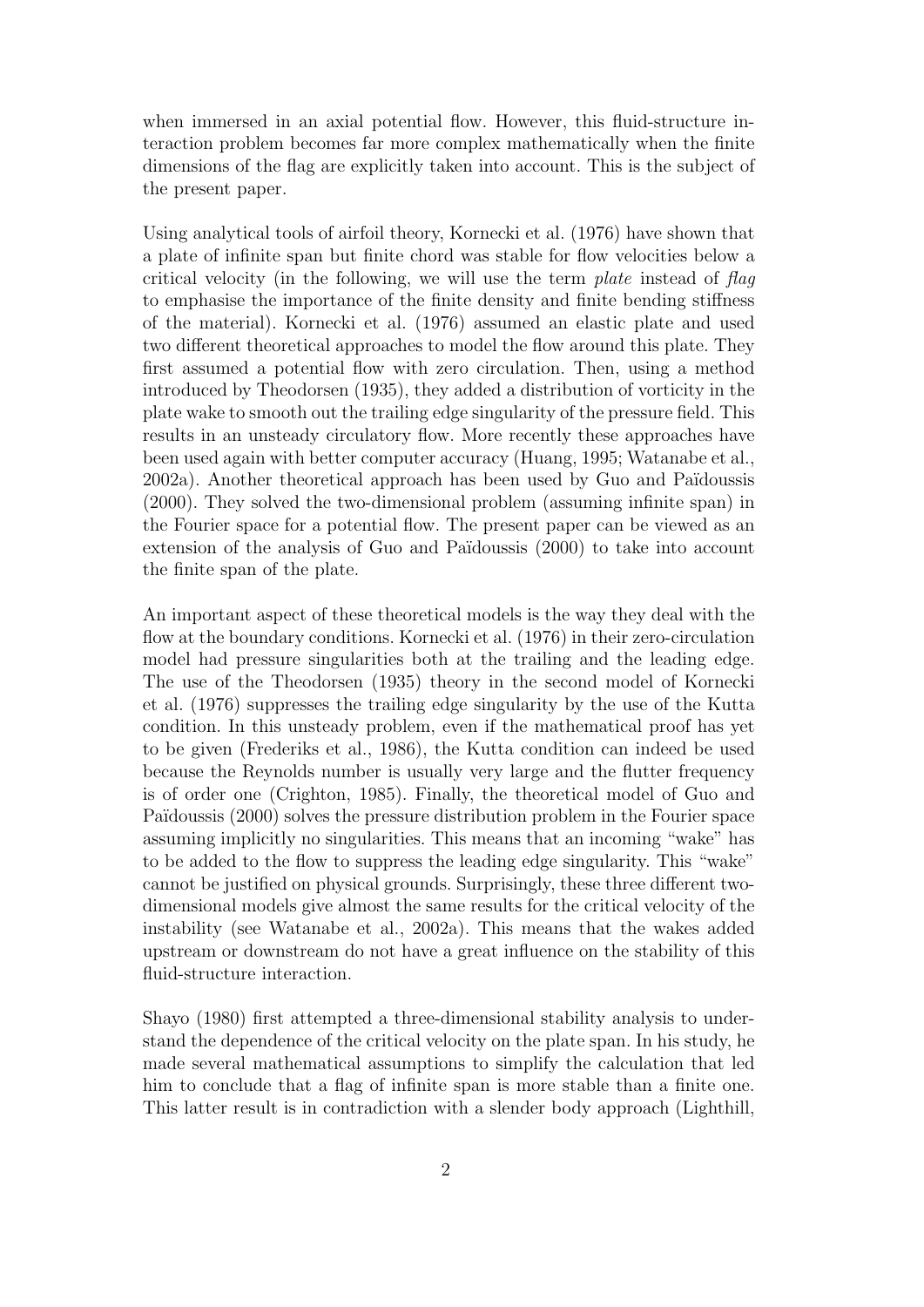1960; Datta and Gottenberg, 1975; Lemaitre et al., 2005). This discrepancy was reexamined by Lucey and Carpenter (1993) who addressed theoretically the linear stability of a compliant panel of finite aspect ratio embedded in a rigid wall (this case bears strong similarity with the flutter of a flag in axial flow). They found that a compliant wall of finite span is always more stable than its infinite counterpart (see also the review of Yadykin et al., 2003, on the added mass of a flexible plate of finite aspect ratio). This seems in contradiction with the results of Shayo (1980). More recently, Argentina and Mahadevan (2005) studied the flutter instability of a flag with a simple twodimensional model based on the theory of Kornecki et al. (1976). Using the data of a three-dimensional numerical simulation, their model was then adjusted to take into account the finite the aspect ratio of the flag. They showed qualitatively that the finite span tends to stabilise the system. As we shall see in the present paper, a theoretical analysis can be carried out without any assumptions and it shows that the smaller the plate span, the more stable the system, in agreement with the results of Lucey and Carpenter (1993) and Argentina and Mahadevan (2005).

Experiments with plates made of metal, paper or plastic sheets have been carried out by Taneda (1968), Datta and Gottenberg (1975), Kornecki et al. (1976) and more recently by Yamaguchi et al. (2000); Watanabe et al. (2002b); Shelley et al. (2005); Souilliez et al. (2006) (see the book of Païdoussis, 2004, for a comprehensive list of references). These experiments showed that the flutter modes observed at threshold are always two-dimensional. They also showed that the instability threshold is always larger than the theoretical predictions. The work of Watanabe et al. (2002a) shows that the critical velocity measured in the experiments is at least twice as large as the analytical and numerical predictions for all experimental parameters. So far, no satisfactory explanation of this apparent discrepancy has been given.

Cantilevered plates in axial flow have also been modelled numerically by Watanabe et al. (2002a), Balint and Lucey (2005) and Tang and Païdoussis (2006). In these studies, a two-dimensional solver based on the Navier-Stokes equations or on a vortex method has been combined to a linear beam model for the plate. The critical velocities obtained with these numerical simulations are similar to the results of Kornecki et al. (1976) and Guo and Païdoussis (2000). In their papers, Guo and Pa¨ıdoussis (2000) and Balint and Lucey (2005) also provide a mechanism of irreversible energy transfer from the fluid to the structure that gives another insight into the the instability mechanism.

In this paper, we present an analytical stability analysis of an elastic plate immersed in an axial uniform flow. The analysis assumes a two-dimensional flutter motion (as it has been observed in the experiments so far), but takes into account explicitly the finite span and chord of the plate to calculate the surrounding flow. This paper is divided into four sections. We will first present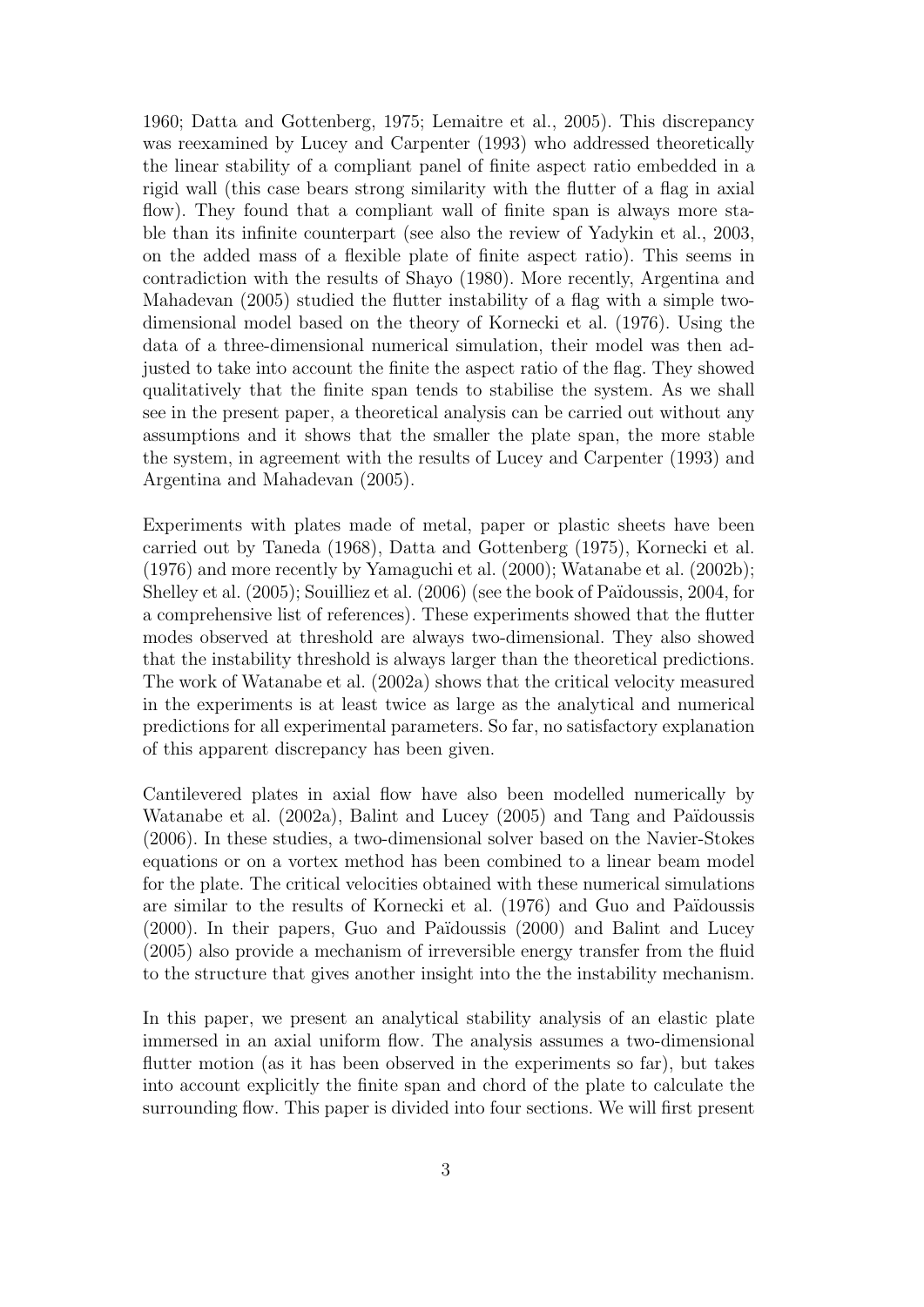the principle of the stability analysis involving a Galerkin method. The threedimensional flow will then be calculated in the Fourier space. The resulting eigenmodes and critical velocities and their dependence on the aspect ratio will then be discussed. Finally, we will see how these results may explain the observed critical velocities in the experiments. For the sake of clarity, the most technical parts of our analytical developments have been postponed to Appendices at the end of the paper.

## 2 Principles of the stability analysis

In this section, the different steps of the stability analysis are detailed. Starting from the equation of motion for the plate and expanding its two-dimensional deflection on Galerkin modes, the initial problem is transformed into an eigenvalue problem for the flutter modes and their frequencies.

#### 2.1 Equation of motion

As shown on Fig. 1, the plate lies in the vertical OXZ plane and the wind is parallel to  $OX$ . Assuming a two-dimensional deformation of the plate, the lateral deflection  $Y$  is a function of the streamwise direction  $X$  and the time T only. The equation of motion of the elastic plate is given by

$$
\rho_p \frac{\partial^2 Y}{\partial T^2} + D \frac{\partial^4 Y}{\partial X^4} = \langle \Delta P \rangle_Z,\tag{1}
$$

where  $\rho_p$  is mass per unit surface of the plate, D its flexural rigidity (given by  $D = Eh_p^3/[12(1-\nu^2)], E$  being the Young's modulus,  $h_p$  the plate thickness and  $\nu$  the Poisson's ratio),  $\Delta P$  is the pressure difference between the two sides of the plate and  $\langle . \rangle_Z$  denotes the average along the spanwise direction



Fig. 1. Schematic of the plate subject to a two-dimensional deflection  $Y(X,T)$  in an axial flow of velocity  $U$ .  $L$  is the plate chord and  $H$  its span.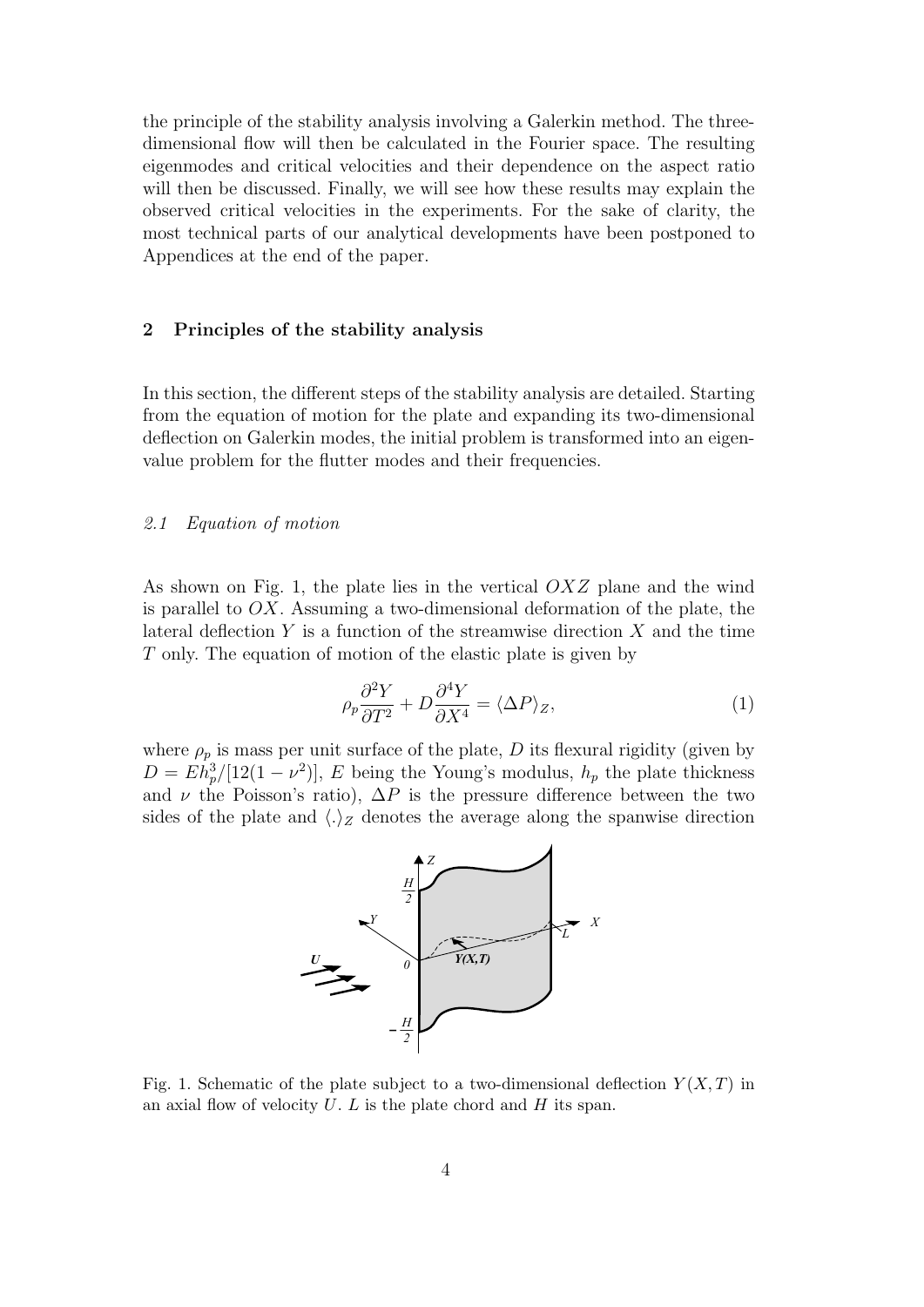for  $-H/2 < Z < H/2$ . Because of the antisymmetry of the flow with respect to the plate plane OXZ, perturbation pressures on upper and lower sides are equal and opposite. Therefore  $\Delta P = -2P^+$ , where  $P^+$  is the perturbation pressure on the side  $Y > 0$ .

In Eq. (1) above, we have assumed that the viscoelastic damping of the material and the tension due to the viscous boundary layers are negligible. If needed, the form of the present analysis facilitates the introduction of these terms in future studies.

The plate chord  $L$  and the flow velocity  $U$  are used as characteristic length and velocity respectively. Using lowerscript letters for dimensionless quantities, we have

$$
x = \frac{X}{L}, \quad y = \frac{Y}{L}, \quad z = \frac{Z}{L}, \quad t = \frac{TU}{L}.
$$
 (2)

The above equation of motion (1) is made dimensionless

$$
\frac{\partial^2 y}{\partial t^2} + \frac{1}{U^{*2}} \frac{\partial^4 y}{\partial x^4} = M^* \langle p \rangle_z,\tag{3}
$$

where  $p$  is the dimensionless pressure difference,  $U^*$  is the reduced flow velocity and  $M^*$  the mass ratio given by

$$
p = -\frac{2P^+}{\rho_a U^2},\tag{4}
$$

$$
U^* = \sqrt{\frac{\rho_p}{D}} LU,\tag{5}
$$

$$
M^* = \frac{\rho_a L}{\rho_p},\tag{6}
$$

with  $\rho_a$  the density of the surrounding fluid (usually air).

For an inviscid surrounding fluid and a perfectly elastic material with no damping, the motion of the plate is entirely governed by three dimensionless parameters:  $U^*$ ,  $M^*$  and the aspect ratio  $H^*$  which is equated as

$$
H^* = \frac{H}{L}.\tag{7}
$$

#### 2.2 Galerkin decomposition

Equation of motion (3) becomes linear if  $p$  is linear with respect to  $y$  (this is the case if the flow is supposed to be potential). In this case, we can assume a Galerkin decomposition of the lateral deflection and switch to the frequency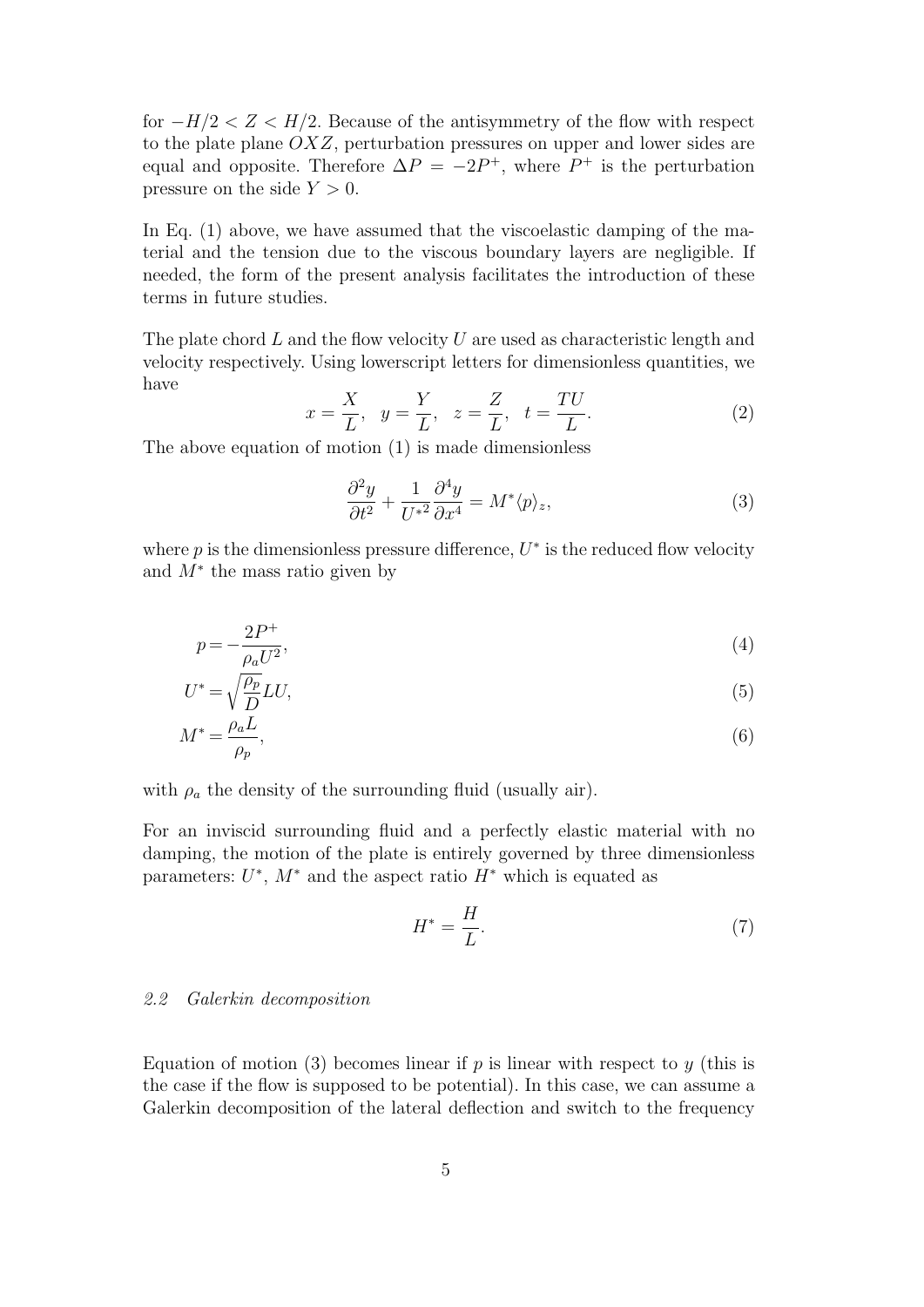domain such that the deflection  $y$  can be written as

$$
y(x,t) = \sum_{n=1}^{N} a_n y_n(x) e^{i\omega t} + c.c.,
$$
 (8)

where c.c. denotes the complex conjugate,  $N$  is the truncation of the Galerkin expansion and  $y_n$  are the beam eigenfunctions in vacuo satisfying the free boundary-condition at the trailing edge and either a clamped or pinned boundarycondition at the leading edge (see Païdoussis, 1998, 2004). The dimensionless angular frequency  $\omega$  is such that  $\omega = \Omega L/U$  (where  $\Omega$  is the dimensioned angular frequency). Note that these Galerkin modes satisfy the following relation

$$
\frac{\mathrm{d}^4 y_n}{\mathrm{d}x^4} = k_n^4 y_n,\tag{9}
$$

where  $k_n$  are wavenumbers sorted in ascending order. The dimensionless wavenumbers  $k_n$  are related to the dimensioned ones  $K_n$  through  $k_n = K_n L$ .

To solve the equation of motion (3) using the Galerkin expansion (8), one needs to determine the pressure  $p_n(x, z)$  associated with the deflection  $y_n(x)$ of the plate at angular frequency  $\omega$ . This will be done in the next section.

Upon defining the standard scalar product as

$$
f \otimes g = \int_0^1 f(x)g(x) \, \mathrm{d}x,\tag{10}
$$

the Galerkin modes satisfy the orthogonality condition  $y_m \otimes y_n = \delta_m^n$ , where  $\delta_i^j$ i is the Kronecker delta. By multiplying Eq. (3) by the modes  $y_m$ , the equation of motion becomes a system of N linear equations with N unknowns (the amplitudes  $a_n$ ). The solvability condition imposes

$$
\det\left(-\omega^2 \mathcal{I} + \frac{1}{U^{*2}}\mathcal{Q} - M^*\mathcal{P}\right) = 0,\tag{11}
$$

where  $\mathcal I$  is the  $N \times N$  identity matrix,  $\mathcal Q$  is the diagonal matrix with the  $k_n^4$ in ascending order on its diagonal and

$$
\mathcal{P}_{mn}(\omega) = y_m \otimes \langle p_n(x, z) \rangle_z.
$$
 (12)

Note that the matrix  $P$  is a function of  $\omega$  as it will be shown below.

For a given mass ratio  $M^*$  and dimensionless velocity  $U^*$ , the solvability condition (11) has 2N solutions  $\omega_i$  corresponding to each flutter mode. For an infinite Galerkin truncation  $N$ , there is an infinite, countable number of pairs of conjugate numbers  $\omega_i$  solution of Eq. (11). The frequencies of the flutter modes are simply given by  $\Re(\omega_i)$  and their growth rates by  $\sigma_i = -\Im(\omega_i)$ . To determine the stability of the plate flutter, one now needs to calculate the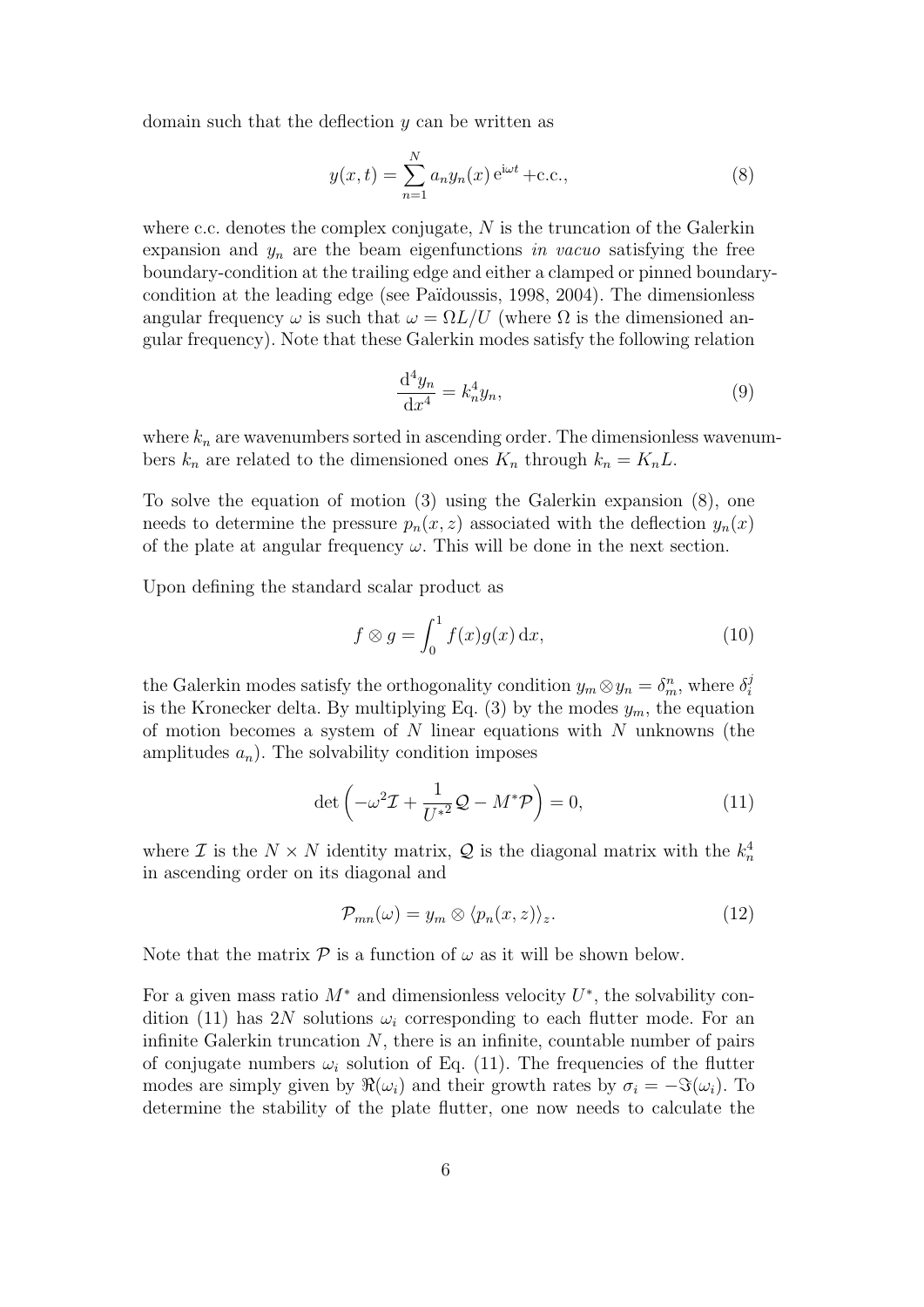matrix  $\mathcal{P}$  and search the velocity  $U^*$  needed to have at least one flutter mode with a positive growth rate.

# 3 Three-dimensional flow

In this section, we calculate the potential flow above the plate in the limit of large aspect ratio  $H^*$ . The calculation is done in the Fourier space. As we shall see, we will need to solve two singular integral equations to obtain the pressure on the plate, one along the span and the other along the chord. The presence of these singularities stress the intrinsic singular aspect of the flow in this problem.

# 3.1 Perturbation potential in the Fourier space

Assuming an inviscid and irrotational flow, the pressure  $p_n$  is given by the unsteady Bernoulli equation

$$
p_n = 2\left(\frac{\partial \varphi_n}{\partial x} + i\omega \varphi_n\right)_{y=0},\tag{13}
$$

where  $\varphi_n(x, y, z)$  is the perturbation velocity potential at frequency  $\omega$  in the half-plane  $y > 0$ . The factor 2 comes from an opposite perturbation pressure on the other side of the plate. The potential  $\varphi_n$  satisfies a Laplace equation

$$
\frac{\partial^2 \varphi_n}{\partial x^2} + \frac{\partial^2 \varphi_n}{\partial y^2} + \frac{\partial^2 \varphi_n}{\partial z^2} = 0,
$$
\n(14)

and the following boundary conditions

$$
\varphi_n|_{x \to \pm \infty} = \varphi_n|_{y \to \infty} = \varphi_n|_{z \to \pm \infty} = 0,
$$
\n(15)

$$
\left. \frac{\partial \varphi_n}{\partial y} \right|_{y=0} = i\omega y_n + \frac{dy_n}{dx}, \text{ for } (x, z) \in \mathbb{D}, \tag{16}
$$

$$
p_n = 2\left(\frac{\partial \varphi_n}{\partial x} + i\omega \varphi_n\right)_{y=0} = 0, \text{ for } (x, z) \notin \mathbb{D}, \tag{17}
$$

where the domain  $\mathbb D$  corresponds to the plate

$$
\mathbb{D} = \left\{ (x, z) \mid x \in [0 \ 1] \text{ and } z \in \left[ -\frac{H^*}{2} \ \frac{H^*}{2} \right] \right\}. \tag{18}
$$

The second boundary condition (16) derives from the continuity of the normal velocity above the plate. The third boundary condition (17) ensures the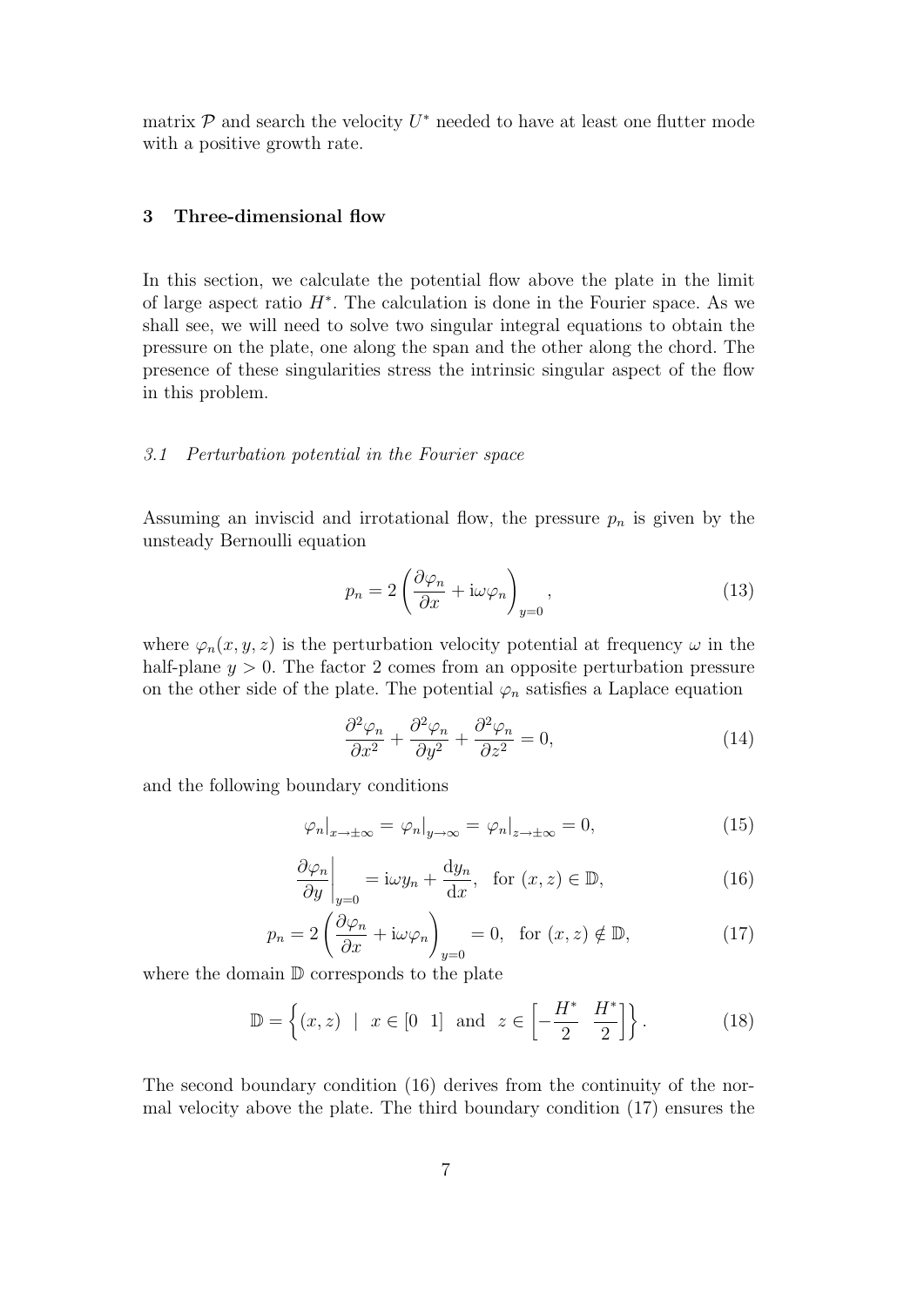continuity of the pressure outside the plate in the  $Oxz$  plane. Note that this boundary condition allows a solution of the form  $\varphi_n(x, y = 0) = \varphi_0 \exp(-\mathrm{i}\omega x)$ . This is equivalent to a vorticity distribution in the  $Oxz$  plane written as a progressive wave travelling at the velocity  $U$  (coming back to dimensioned units). Downstream of the trailing edge, this wave models the "wake" of the plate; upstream of the leading edge, it has no physical meaning.

The difficulty of the mathematical problem arises from the heterogeneity of the boundary conditions. If Eq. (17) was a condition on the y-derivative of  $\varphi_n$ as Eq. (16), we would have a Neumann problem, which would be simpler to solve. Here, the boundary conditions (16) and (17) involve different derivatives of  $\varphi_n$  leading to singularities along the edges of the plate.

To solve the set of equations  $(14-17)$ , we switch to the Fourier space both in  $x$ - and  $z$ -direction. Using the Laplace equation (14), we have

$$
\varphi_n(x, y, z) = \int_{-\infty}^{\infty} \int_{-\infty}^{\infty} \tilde{\varphi}_n(k_x, k_z) e^{-\kappa y} e^{ik_x x} e^{ik_z z} dk_x dk_z, \qquad (19)
$$

where  $\tilde{\varphi}_n(k_x, k_z)$  is the Fourier transform of  $\varphi_n(x, 0, z)$  and

$$
\kappa = \sqrt{k_x^2 + k_z^2}.\tag{20}
$$

The rest of the present section involves lengthy and technical calculations; readers not interested in these technical details may jump to the results section.

## 3.2 Boundary conditions in the Fourier space

Using Eqs. (13) and (19) gives the pressure above the plate in the Fourier space

$$
p_n(x, z) = \int_{-\infty}^{\infty} 2i (k_x + \omega) \, \tilde{p}_n(k_x, z) e^{ik_x x} \, dk_x,
$$
 (21)

where  $\tilde{p}_n$  is

$$
\tilde{p}_n(k_x, z) = \int_{-\infty}^{\infty} \tilde{\varphi}_n(k_x, k_z) e^{ik_z z} dk_z.
$$
\n(22)

The function  $\tilde{p}_n$  is proportional to the pressure along the span for a given wavenumber  $k_x$ . For an infinite plate in the z-direction (as it has usually been assumed in the previous theoretical studies),  $\tilde{p}_n$  is constant along the z-axis.

Taking the z-derivative of Eq. (22), executing an inverse Fourier transform and using the boundary condition shown in Eq. (17) gives

$$
\tilde{\varphi}_n(k_x, k_z) = \frac{1}{2\pi i k_z} \int_{-H^*/2}^{H^*/2} \frac{\partial \tilde{p}_n}{\partial z} e^{-ik_z z} dz.
$$
 (23)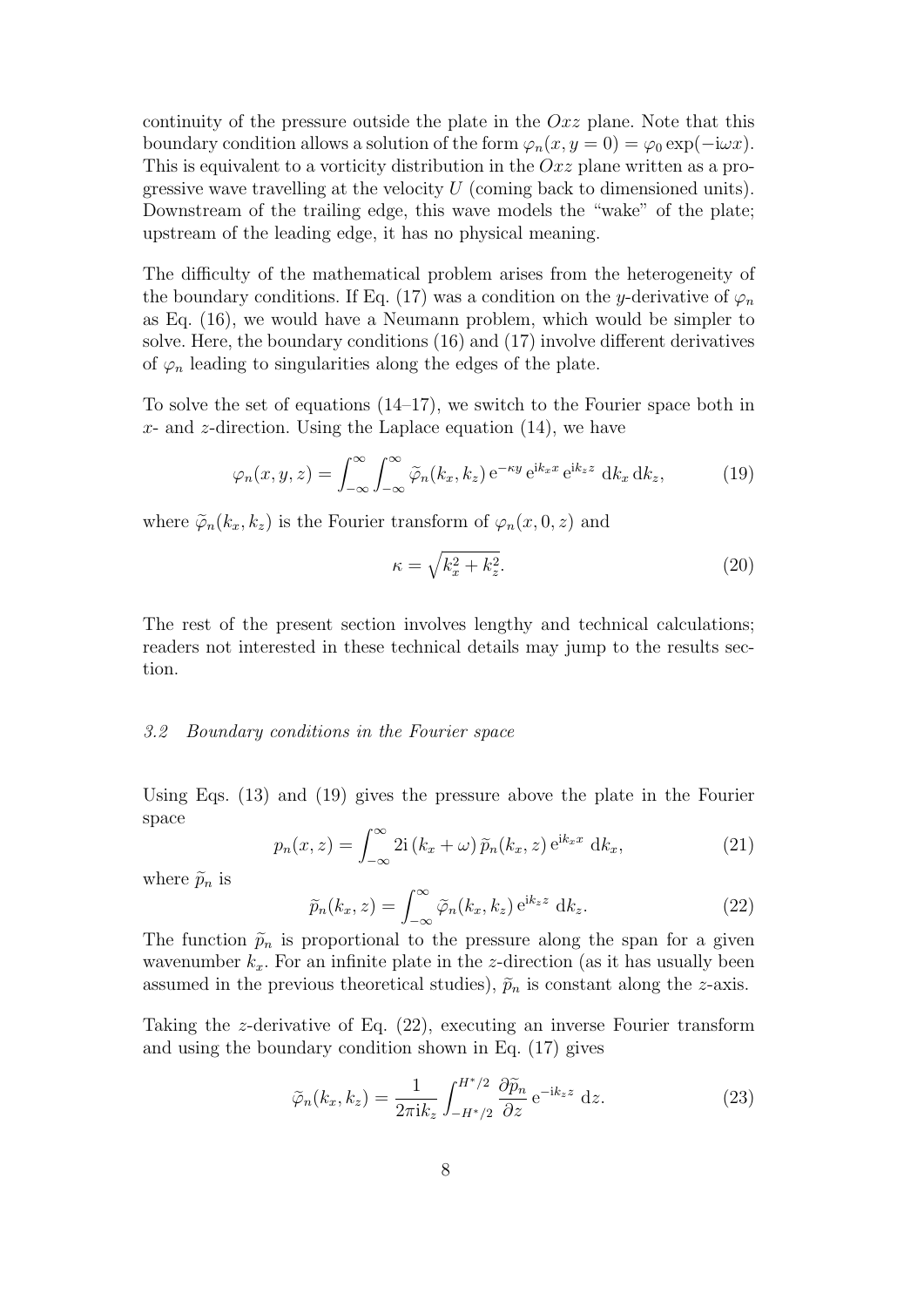Now taking the x-derivative of Eq.  $(21)$ , its inverse Fourier transform and using again the boundary condition (17) gives

$$
\tilde{p}_n(k_x, z) = -\frac{1}{4\pi k_x(k_x + \omega)} \int_0^1 \frac{\partial p_n}{\partial x} e^{-ik_x x} dx.
$$
\n(24)

These two latter equations allow the expression of the boundary condition (17) in the Fourier space.

To solve the problem, we now need to use the boundary condition (16) expressing the continuity of normal velocity above the plate. Using the Fourier transform (19) with the boundary condition (16) gives

$$
\int_{-\infty}^{\infty} \tilde{v}_n(k_x) e^{ik_x x} dk_x = i\omega y_n + \frac{dy_n}{dx}, \text{ for } (x, z) \in \mathbb{D}, \tag{25}
$$

with

$$
\widetilde{v}_n(k_x) = \int_{-\infty}^{\infty} -\kappa \widetilde{\varphi}_n(k_x, k_z) e^{ik_z z} dk_z.
$$
 (26)

The right hand side of Eq. (25)  $[i\omega y_n + dy_n/dx]$  is a function of x only. Therefore  $\tilde{v}_n(k_x)$  which should be a function of both  $k_x$  and z does not depend on z for  $-H^*/2 < z < H^*/2$ . Using Eq. (23) with (26) and inverting the integral signs gives

$$
\int_{-H^*/2}^{H^*/2} \frac{\partial \widetilde{p}_n}{\partial v}(k_x, v) \int_{-\infty}^{\infty} \frac{\kappa}{ik_z} e^{ik_z(z-v)} dk_z dv = -2\pi \widetilde{v}_n(k_x), \tag{27}
$$

where v is a dummy variable in place of  $z$  (therefore, this variable v is not related to  $\tilde{v}_n$ ). Solving this integral equation for  $\partial \tilde{p}_n/\partial v$  allows the expression of the dependency of the pressure on the z-direction.

# 3.3 Pressure along the span

Upon rescaling z, v and  $k_x$  with the characteristic length  $H^*/2$  in such a way that

$$
\overline{v} = \frac{2v}{H^*}, \quad \overline{z} = \frac{2z}{H^*}, \quad \overline{k}_x = \frac{|k_x|H^*}{2}, \tag{28}
$$

equation (27) becomes

$$
\int_{-1}^{1} \overline{p}'_n(\overline{v}) F(\overline{k}_x(\overline{z}-\overline{v})) d\overline{v} = \pi, \text{ for } \overline{z} \in [-1 1], \tag{29}
$$

where  $F$  is given by the integral

$$
F(X) = \int_0^\infty \sqrt{1 + \frac{1}{\alpha^2}} \sin(\alpha X) d\alpha = -\int_0^X \frac{K_1(\alpha)}{\alpha} d\alpha, \tag{30}
$$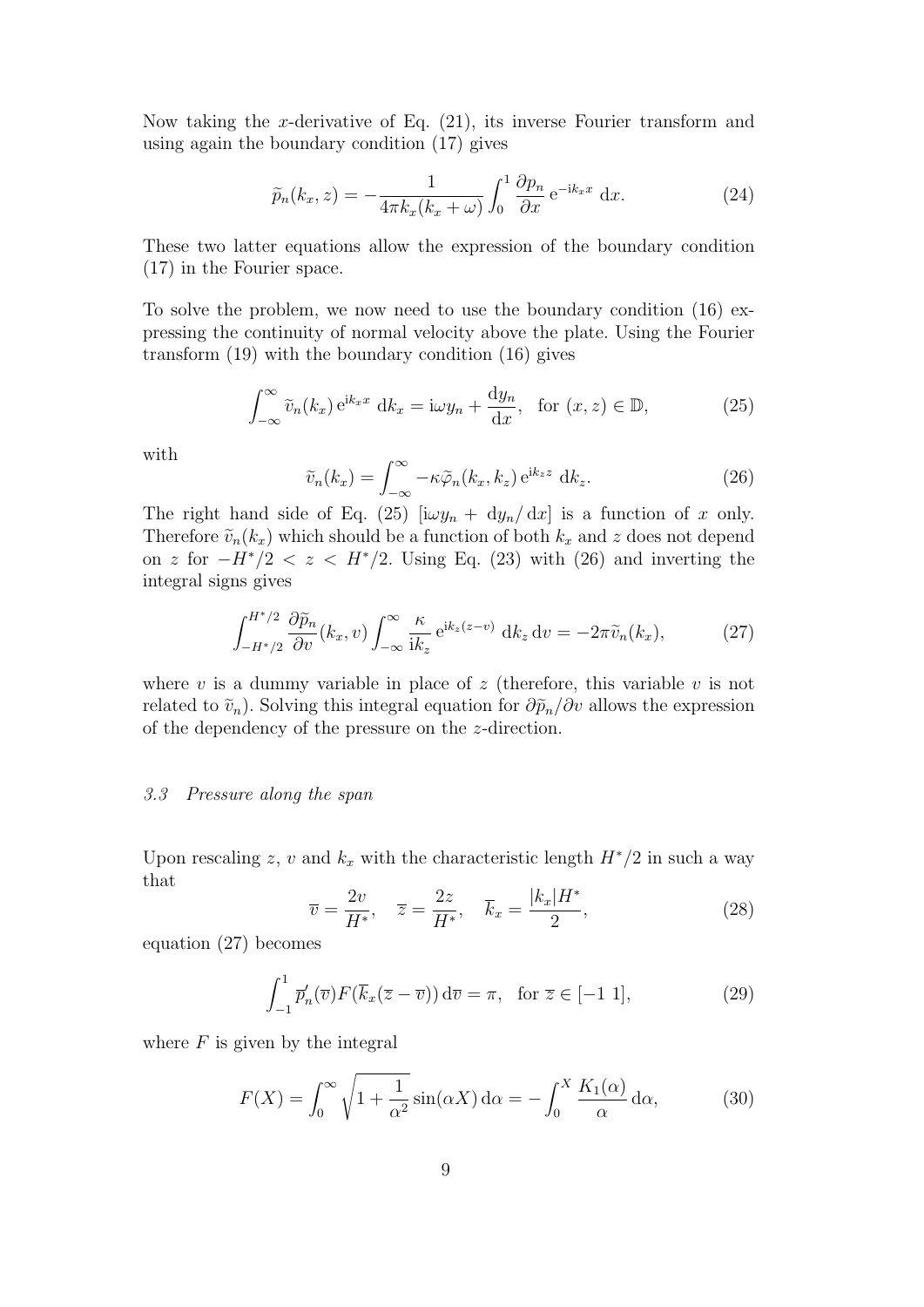where  $K_{\nu}$  is the modified Bessel function of the second kind and  $\bar{p}_n$  depends on  $\tilde{p}_n$  in the following way

$$
\overline{p}_n(\overline{v}) = -\frac{|k_x|}{\widetilde{v}_n(k_x)} \widetilde{p}_n(k_x, v), \tag{31}
$$

where the prime denotes derivation with respect to  $\overline{v}$ . The function  $\overline{p}_n$  implicitly depends on  $\bar{k}_x$ .

The solution of the singular integral equation (29) for  $\bar{p}'_n$  is outlined in the Appendix A. The main results are presented on Fig. 2. For large  $k_x$  (which means that the wavelength of the deflection  $2\pi/k_x$  is small compared to the span  $H^*$ ), the pressure profile is constant except close to the edges of the plate. It converges towards a top-hat function for infinite  $\overline{k}_x$ , or equivalently infinite span (this is what was expected from two-dimensional theory). For small  $\bar{k}_x$ , the pressure profile along the span is elliptic

$$
\overline{p}_n(\overline{v}) \sim \overline{k}_x \sqrt{1 - \overline{v}^2} \quad \text{when} \quad \overline{k}_x \to 0. \tag{32}
$$

We are interested in the average of  $\bar{p}_n$  along the span which is a function of  $k_x$  only. In Fig. 3, this average is plotted: the symbols represent the results of a symbolic-numerical calculation and the two plain curves are asymptotic expansions valid in the limit of either small or large  $\overline{k}_x$ . For small  $\overline{k}_x$ , the average is obtained from Eq. (32) and is simply



$$
\langle \overline{p}_n \rangle_{\overline{z}} = \frac{\pi k_x}{4} + O\left(\overline{k}_x^2\right) \quad \text{when} \quad \overline{k}_x \to 0. \tag{33}
$$

Fig. 2. Repartition of the rescaled pressure  $\bar{p}_n$  as a function of the rescaled spanwise direction  $\overline{v}$ . Each curve corresponds to a different value of  $\overline{k}_x$ : 0.1, 0.2, 0.5, 1, 2, 5, 10, 20, 50, 100 (from bottom to top).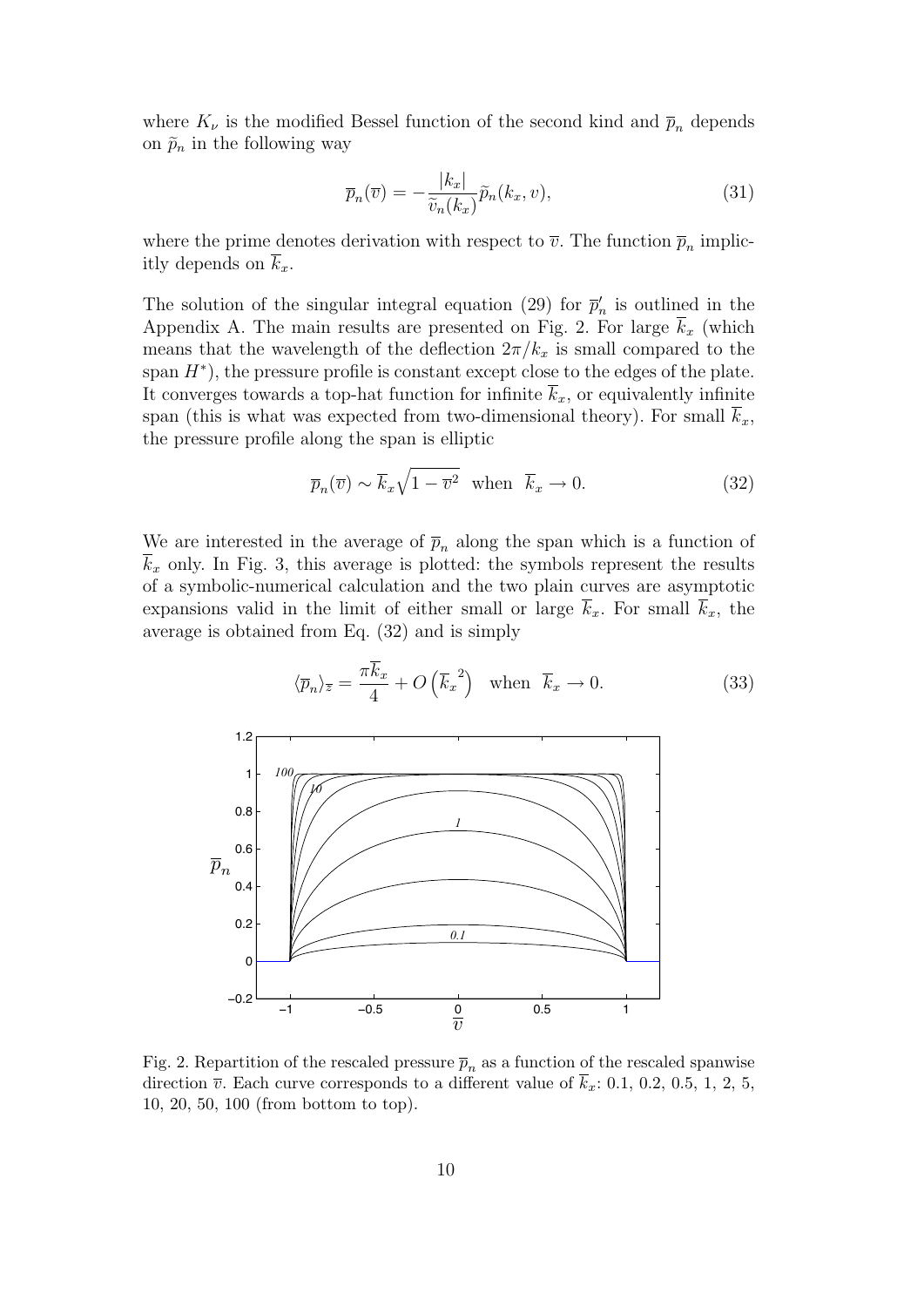This result allows the recovery of the slender body approximation of Lighthill (1960) (see also Lemaitre et al., 2005) as detailed in Appendix C. For large  $\overline{k}_x$ another expansion can be used:

$$
\langle \overline{p}_n \rangle_{\overline{z}} = 1 - \frac{1}{2\overline{k}_x} + o\left(e^{-\overline{k}_x}\right)
$$
 when  $\overline{k}_x \to \infty$ . (34)

We have called this expansion "large span approximation" since it is only valid for sufficiently large aspect ratio  $H^*$ . In Fig. 3, the dashed line shows an approximation valid through the whole domain of  $\overline{k}_x$ 

$$
\langle \overline{p}_n \rangle_{\overline{z}} \approx 1 - \frac{1}{2\overline{k}_x + \exp\left[ (\pi/4 - 2)\overline{k}_x \right]}.
$$
\n(35)

This approximation gives the correct average pressure within 3% error (this is the maximum difference between the dashed curve and the crosses in Fig. 3). It also has the advantage to give the correct mathematical expansion given by Eqs. (33) and (34) in the limit of small and large  $\bar{k}_x$ .

Coming back to the former dimensionless variables  $k_x$  and  $z$ ,  $\tilde{v}_n$  can be expressed from Eqs. (31) and (35)

$$
\tilde{v}_n(k_x) = -\langle \tilde{p}_n(k_x, z) \rangle_z |k_x| \alpha (|k_x| H^*) , \qquad (36)
$$

where  $\langle . \rangle_z$  still denotes the average along the span for  $-H^*/2 < z < H^*/2$ 



Fig. 3. Average of the pressure along the span  $\langle \overline{p}_n \rangle_{\overline{z}}$  as a function of  $k_x$ . Crosses are the results of a symbolic-numerical calculation. The plain curves are the slender body and large span approximations, given by Eqs. (33) and (34) respectively. The dashed line is the approximation given by Eq. (35).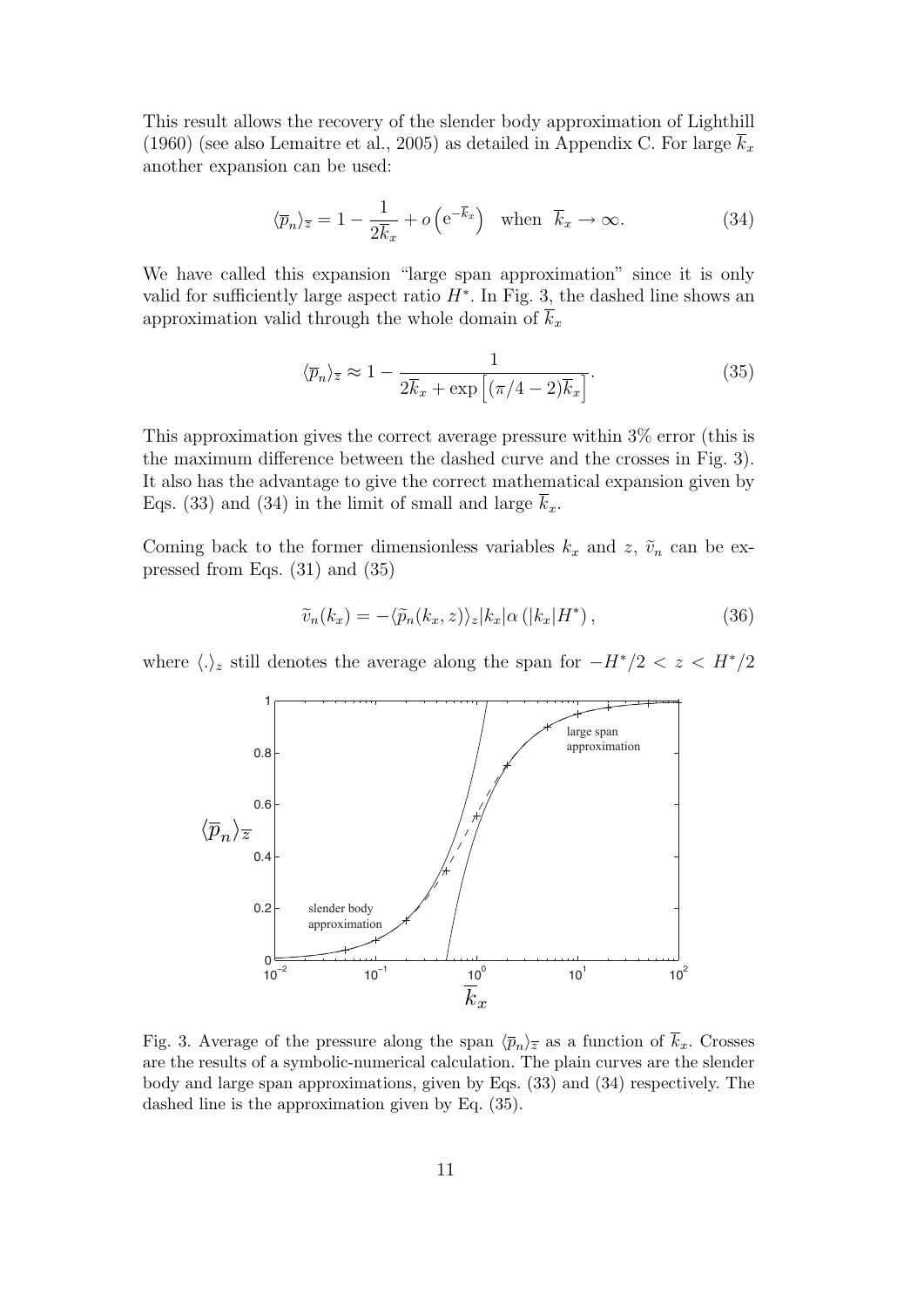and  $\alpha$  is the following function

$$
\alpha(X) \approx 1 + \frac{1}{X - 1 + \exp\left[ (\pi/8 - 1)X \right]}.
$$
\n(37)

#### 3.4 Pressure along the chord

Inserting Eqs. (36) and (24) into Eq. (25) and inverting the integral signs gives

$$
\frac{1}{4\pi} \int_0^1 \langle p'_n(u, z) \rangle_z G(x - u, H^*) \, \mathrm{d}u = \mathrm{i} \omega y_n + \frac{\mathrm{d}y_n}{\mathrm{d}x},\tag{38}
$$

where the prime denotes the derivation with respect to the dummy variable  $u$  $(in place of x) and$ 

$$
G(X, H^*) = \int_{-\infty}^{\infty} \frac{|k_x|}{k_x(k_x + \omega)} \alpha \left( |k_x| H^* \right) e^{ik_x X} dk_x, \tag{39}
$$

where  $\alpha$  is defined in Eq. (37). Equation (38) is a singular integral equation for  $p'_n$  similar to Eq. (22) in Guo and Païdoussis (2000). The only difference is that G depends explicitly on the aspect ratio  $H^*$  in the present paper. Equation (38) can be solved by multiplying by  $(i\omega + d/dx)$ , leading to

$$
\frac{1}{4\pi} \int_0^1 \langle p'_n(u, z) \rangle_z H(x - u, H^*) \, \mathrm{d}u = -\omega^2 y_n + 2i\omega \frac{\mathrm{d}y_n}{\mathrm{d}x} + \frac{\mathrm{d}^2 y_n}{\mathrm{d}x^2},\tag{40}
$$

with

$$
H(X, H^*) = -2\int_0^\infty \alpha(k_x H^*) \sin(k_x X) \, \mathrm{d}k_x. \tag{41}
$$

This function can be approximated by

$$
H(X, H^*) \approx -\frac{2}{X} - \left(\frac{8}{H^*} - \frac{8-\pi}{H^*+2|X|}\right) \text{sgn}(X). \tag{42}
$$

This latter expression is a very good approximation (within 2%) of Eq. (41). Using Eqs. (33) and (34) this expression is shown to be the correct exact expansion in the limit of small  $H^*$  (slender body approximation) and large  $H^*$  (large span approximation) as shown in Appendices C and D.

The average pressure  $\langle p_n(x,z) \rangle_z$  can be obtained from the singular integral equation (40) on its derivative. Since this integral equation is linear, the pressure can be decomposed into three terms, corresponding to the three terms on the right hand side of Eq. (40)

$$
\langle p_n(x,z) \rangle_z = -\omega^2 p_n^{(M)}(x) + 2i\omega p_n^{(G)}(x) + p_n^{(K)}(x), \tag{43}
$$

where the superscripts  $M, G$  and  $K$  correspond to the added mass, the gyroscopicity and stiffness respectively (see Païdoussis, 2004).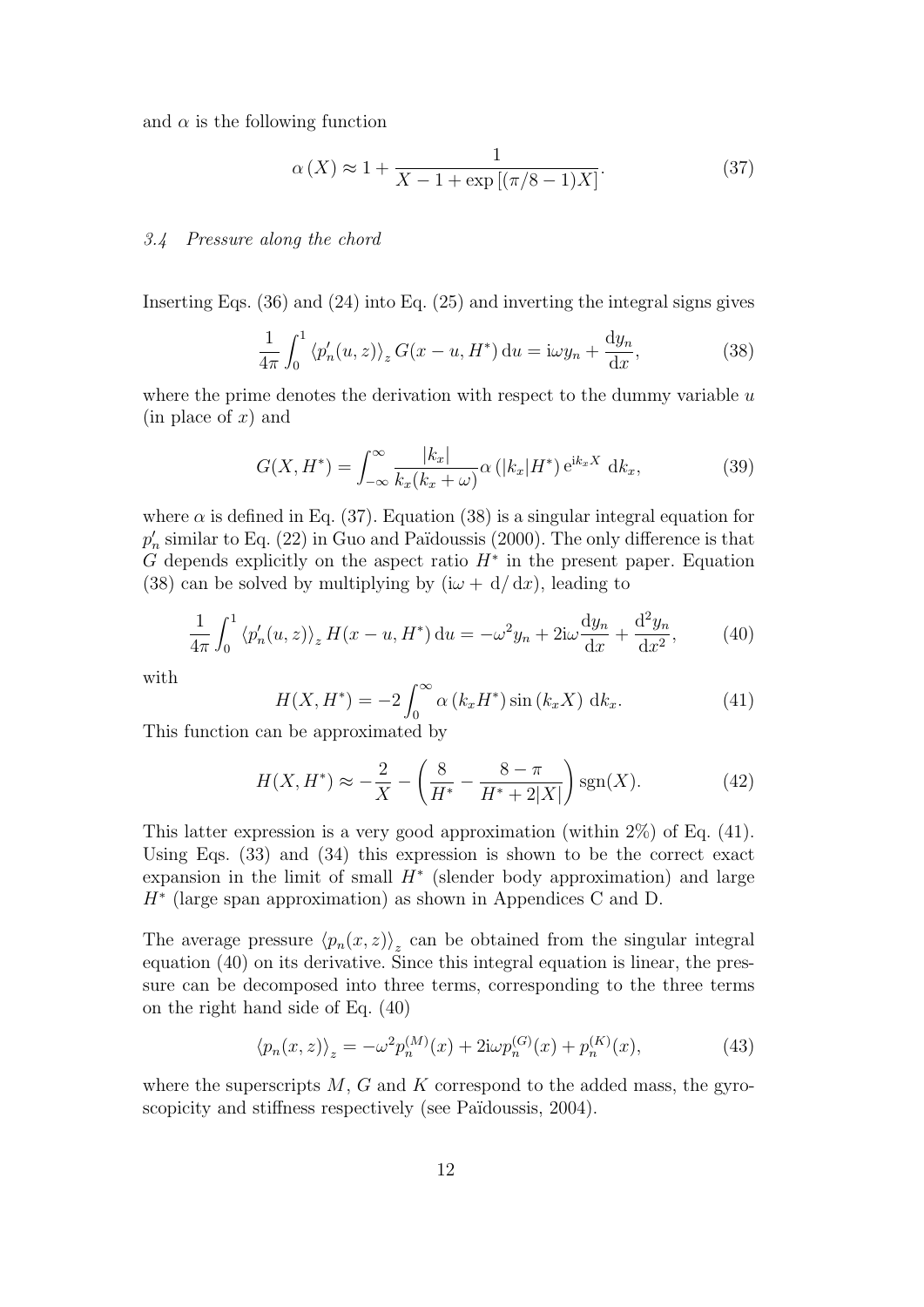The solution of the integral equation (40) is found by a Gauss-Chebyshev method which is detailed in Appendix B. For a given aspect ratio  $H^*$ , each pressure term on the right-hand side of Eq. (43) can be evaluated numerically. In the limit of large aspect ratio, an expansion of the pressure in powers of  $1/H^*$  is found. We call this mathematically exact expansion "large span approximation" (its derivation is detailed in Appendix D). In the limit of small aspect ratio, the slender body approximation holds. It has been first given by Lighthill (1960) but it can be derived from the present formulation (see Appendix C for details).

# 4 Results

We have now calculated the fluid load on the plate for any given Galerkin mode  $y_n$  and any given aspect ratio  $H^*$ . We are thus able to determine the stability of the system by using the solvability condition (11). In this section, the eigenfrequencies and growth rates of the flutter modes are given as a function of the dimensionless flow velocity  $U^*$ , the mass ratio  $M^*$  and the aspect ratio  $H^*$ .

# 4.1 Eigenmodes and eigenfrequencies

For a given aspect ratio  $H^*$  and a given mass ratio  $M^*$ , we can now calculate the complex frequencies of the flutter modes  $\omega$  as a function of the dimensionless velocity  $U^*$ . The results of such a calculation are given in Fig. 4 for a clamped-free plate when  $M^* = 1$  and  $H^* = \infty$ . The top curve shows the real part of the frequency  $\Re(\omega)$  multiplied by  $U^*$ , and the bottom curve show the growth rates  $\sigma = -\Im(\omega)$  for the first 4 eigenmodes.

We chose to plot the product  $\Re(\omega)U^*$  instead of  $\Re(\omega)$  alone because it is simply equal to  $k_n^2$  in vacuo. This can be seen by taking the limit of vanishing  $M^*$  in Eqs. (3) and (9). Therefore, one expects the eigenfrequencies to be close to those values if the flow simply excites the natural modes of vibration in *vacuo*. The first values of  $k_n^2$  are 3.5, 22, 62, 121 and we observe that indeed, in the limit of vanishing  $U^*$ , the eigenfrequencies in Fig. 4 are close to those values but slightly below. This shift is simply due to an added mass effect.

For higher values of the flow velocity  $U^*$ , both the eigenfrequencies and the growth rates change. For  $U^*$  < 5.12, the growth rates are all negative meaning that all modes are stable. For  $U^* > 5.12$ , the second mode becomes unstable and for higher flow velocity, the third and fourth modes eventually become unstable too as seen in Fig. 4. Slightly above the destabilisation of the third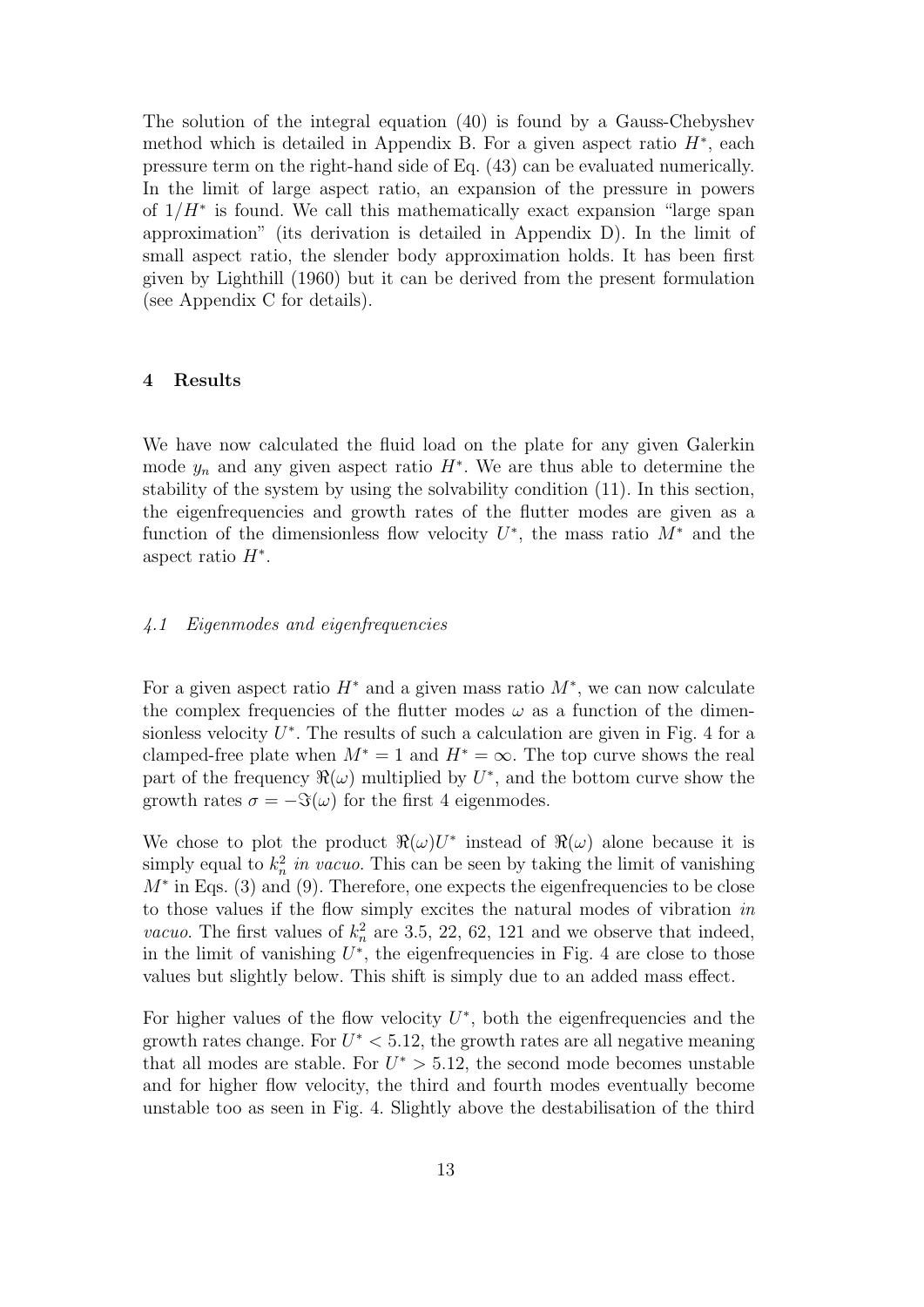mode (at  $U^* = 11.0$ ), the second mode becomes stable again for  $U^* > 13.5$ . The critical flow velocity  $U_c^*$  is defined as the lower value of the flow velocity for which a mode becomes unstable. In this example, we have  $U_c^* = 5.12$ . This critical flow velocity is implicitly a function of the mass ratio  $M^*$  and the aspect ratio  $H^*$ . We shall see below how these two dimensionless parameters modify the critical velocity.

In Fig. 4, the first mode appears to be always stable, as it is the case for all values of parameters  $M^*$  and  $H^*$  we have tested. For 6.32 <  $U^*$  < 14.2, the branch of this first flutter mode splits into two divergence modes (of zero frequencies) labelled 1a and 1b; however, these divergence modes always remain



Fig. 4. Frequencies (top) and growth rates (bottom) of the first 4 modes as a function of the dimensionless flow velocity  $U^*$ . The mass ratio of the clamped-free plate is  $M^* = 1$  and its aspect ratio  $H^*$  is infinite. The labels number the different flutter modes in order of ascending frequency.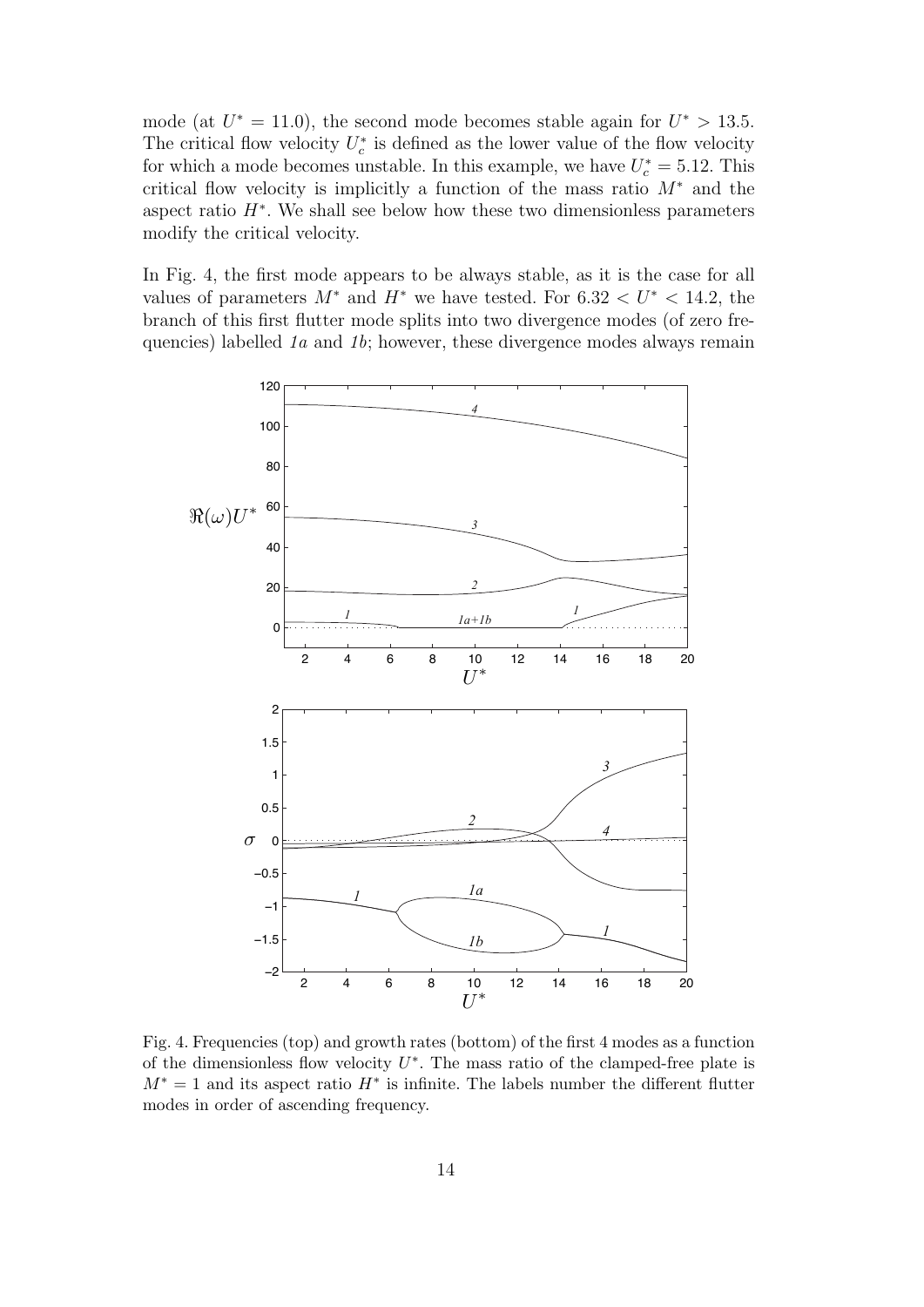stable in the configurations tested (Guo and Pa¨ıdoussis, 2000, have shown that these divergence modes can be unstable for different boundary conditions such as a clamped-clamped plate).

#### 4.2 Critical curves

We now explore the variation of the critical velocity  $U_c^*$  as a function of the aspect ratio  $H^*$  and the mass ratio  $M^*$ .

In Fig. 5, for the same mass ratio  $M^* = 1$  as in Fig. 4, we have plotted the critical velocity  $U_c^*$  as a function of  $H^*$  for a clamped-free plate. Crosses show the results of the exact calculation for different aspect ratios  $H^*$  and the solid lines are the results of the slender body and large span approximations valid in the asymptotic limit of small and large  $H^*$  respectively.

As seen in Fig. 5, the critical velocity is a monotonically decreasing function of  $H^*$ . For instance, for  $H^* = 1$ , the present theory gives  $U_c^* = 7.36$  whereas it is equal to 5.12 for  $H^* = \infty$  (for  $H^* = 1$ , the large span approximation gives  $U_c^* = 8.21$ ). It means that for this value of  $M^*$ , the aspect ratio has a strong influence on the resulting critical velocity and that it should be taken into account to model the experiments.

To emphasise the importance of the aspect ratio in determining the critical velocity, we have plotted on Fig. 6 the critical velocity as a function of the



Fig. 5. Critical velocity as a function of the aspect ratio  $H^*$  for  $M^* = 1$  and for a clamped-free plate. Crosses are the results of the exact calculation. The curves on the left and right are the results of the slender body and the large span approximation respectively.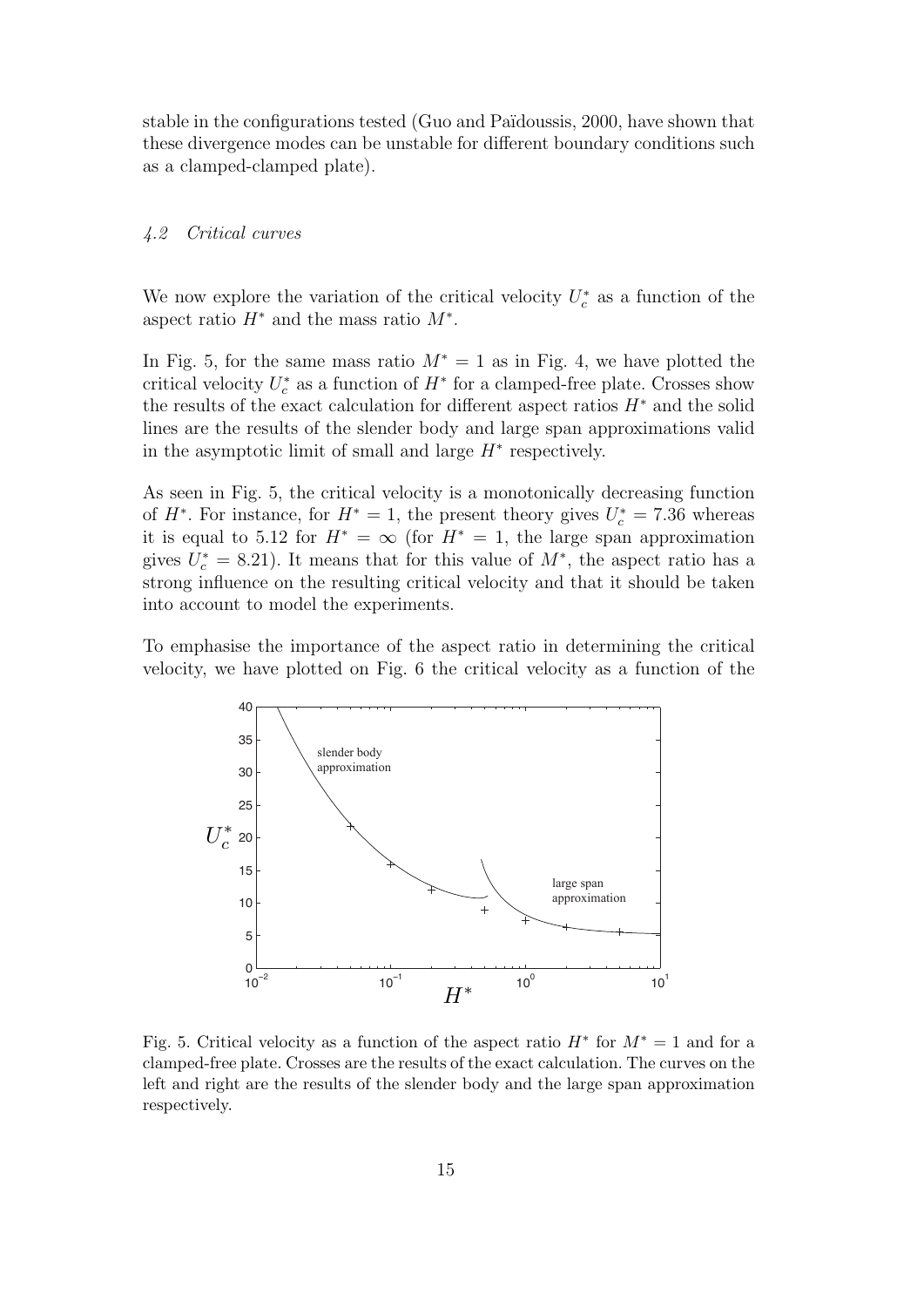mass ratio  $M^*$  for three different values of  $H^*$ . The bottom curve shows the classical result obtained for plates of infinite span :  $H^* = \infty$ . In this case, it is the exact same result as the one obtained by Guo and Païdoussis (2000). The two top curves show the same result taking into account a finite aspect ratio  $H^* = 1$  and  $H^* = 0.2$ . As it can be seen from the figure, for small values of the mass ratio  $(M^* \leq 1)$ , the critical velocity increases as aspect ratio decreases. However, for larger mass ratios ( $M^* \geq 1.5$ ), the curves tend to gather to give a critical velocity around  $U_c^* \approx 10$ . This is because, for the aspect ratios considered in this figure, the wavelength of the flutter mode is small compared to the span when  $M^* \geq 1.5$  and thus a two-dimensional theory  $(H^* = \infty)$ give approximatively the accurate result.

On Fig. 6, one can also see two different modes of instability corresponding to the two lobes of the curves. For  $H^* = 1$ , for  $M^* \leq 1.5$ , the first unstable mode is the second mode as it was the case in Fig. 4 for  $M^* = 1$ . For  $1.5 \leq M^* \leq 6$ , the third mode is the first unstable one. For larger  $M^*$ , it is the fourth mode and for even larger  $M^*$  eventually the 5th, 6th, etc. (not shown on the figure). The transition between modes is slightly shifted when the aspect ratio  $H^*$  is changed. This explains why the critical curve is higher for  $H^* = \infty$  than for  $H^* = 1$  in the range  $1.32 < M^* < 1.42$ .

For particular values of  $M^*$ , for instance for  $M^* = 1.5$  and  $H^* = 1$ , the linear theory predicts that for increasing  $U^*$ , the flow becomes unstable for the second mode for  $9.2 < U^* < 11.2$ , then stable when  $11.2 < U^* < 11.4$ ,



Fig. 6. Clamped-free plate. Critical velocity as a function of the mass ratio  $M^*$ for three different values of the aspect ratio  $H^*$  as labelled. The symbols are experimental results: + and  $\times$  for  $H^* = 1$  with two different masts (Souilliez et al., 2006); filled circles for  $0.6 < H^* < 1.5$  (Huang, 1995); open diamonds and circles for  $H^* \approx 0.25$ , AISI 304 and waxed paper respectively (Yamaguchi et al., 2000).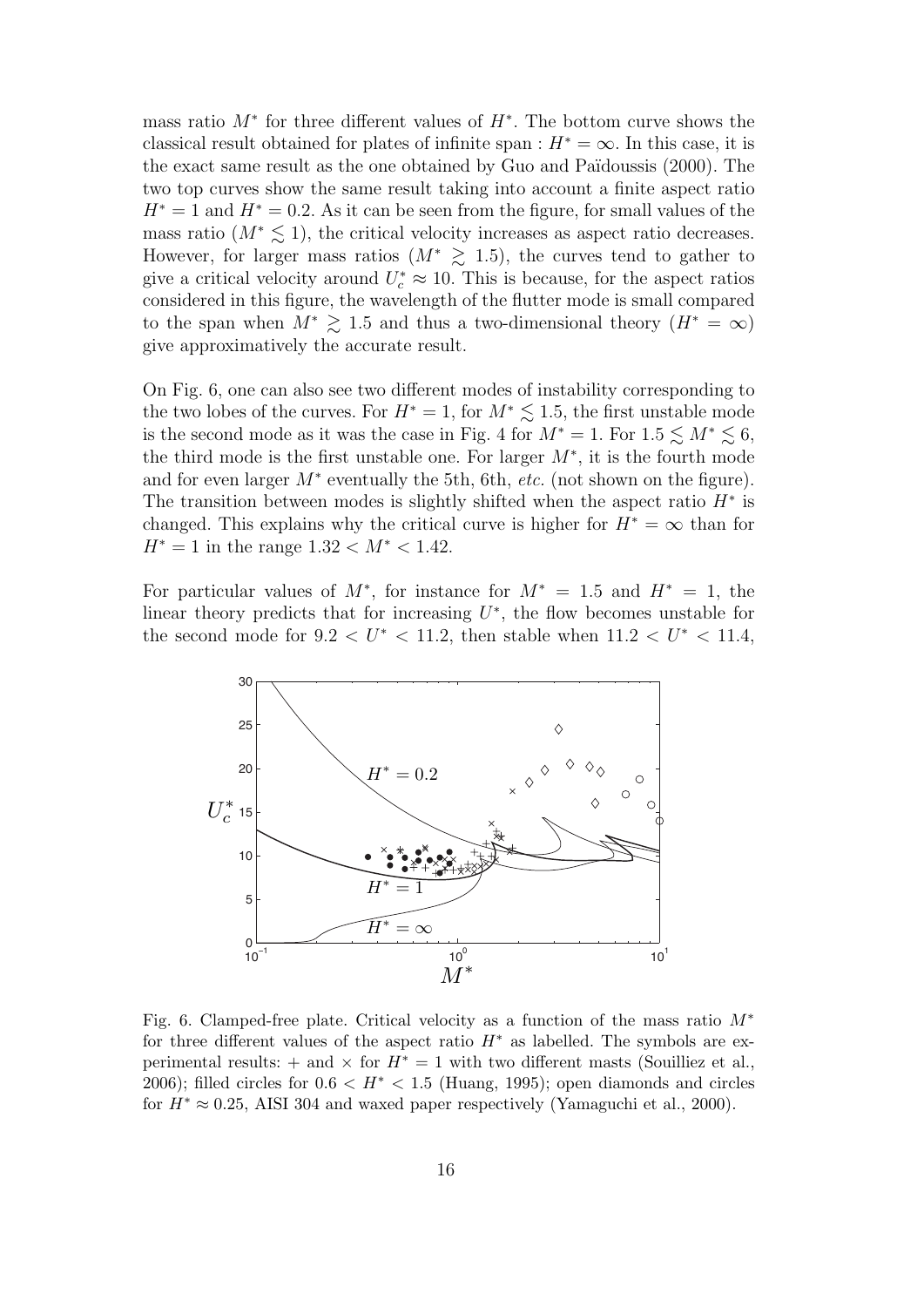then unstable again for the third mode for  $U^* > 11.4$ . This peculiar behaviour has already been reported by Lemaitre et al. (2005) in the case of plates of very small aspect ratio. It has never been observed experimentally for two reasons. Firstly, because the instability bifurcation is subcritical meaning that as soon as the instability starts, the amplitude of the mode jumps to another branch not predicted by the present linear stability analysis; secondly, a small material damping added in the theory would smooth out the cusps observed in the curves of Fig. 6 and thus suppress this peculiar property. As Lemaitre et al. (2005) have shown, the addition of a material damping of Kelvin-Voigt type always smooth the critical curves but it may either decrease or increase the value of the critical velocity depending on the values of  $M^*$  and  $H^*$  (this is also discussed in Pa¨ıdoussis, 1998). Note that, in the present paper, the material damping could be easily included since it is a linear effect.

As shown in Fig. 6, the present theoretical stability curve for aspect ratio  $H^* = 1$  compares well with experimental for  $M^* \lesssim 1$ . However, for larger mass ratios  $M^* \geq 2$ , the agreement is not as good (for the other materials considered in Yamaguchi et al., 2000, the critical velocity is even higher; typically they find  $15 < U_c^* < 45$ ). We suggest that it is due to three-dimensional effects in the deflection of the plate prior the flutter instability (such as it is the case for a real fabric flag). These 3D effects tend to rigidify the plate and thus delay the instability.

Figure 7 shows the critical curves for a different set of boundary conditions: a pinned-free plate. The results bear similarity with those of a clamped-free plate. We recover that the smaller the span, the more stable the system. The same modes are unstable for small  $M^*$  (first the second mode, then the third).



Fig. 7. Same as Fig. 6 for a pinned-free plate. As a reference, we plot the results for a clamped-free plate and  $H^* = 1$  as a dashed curve.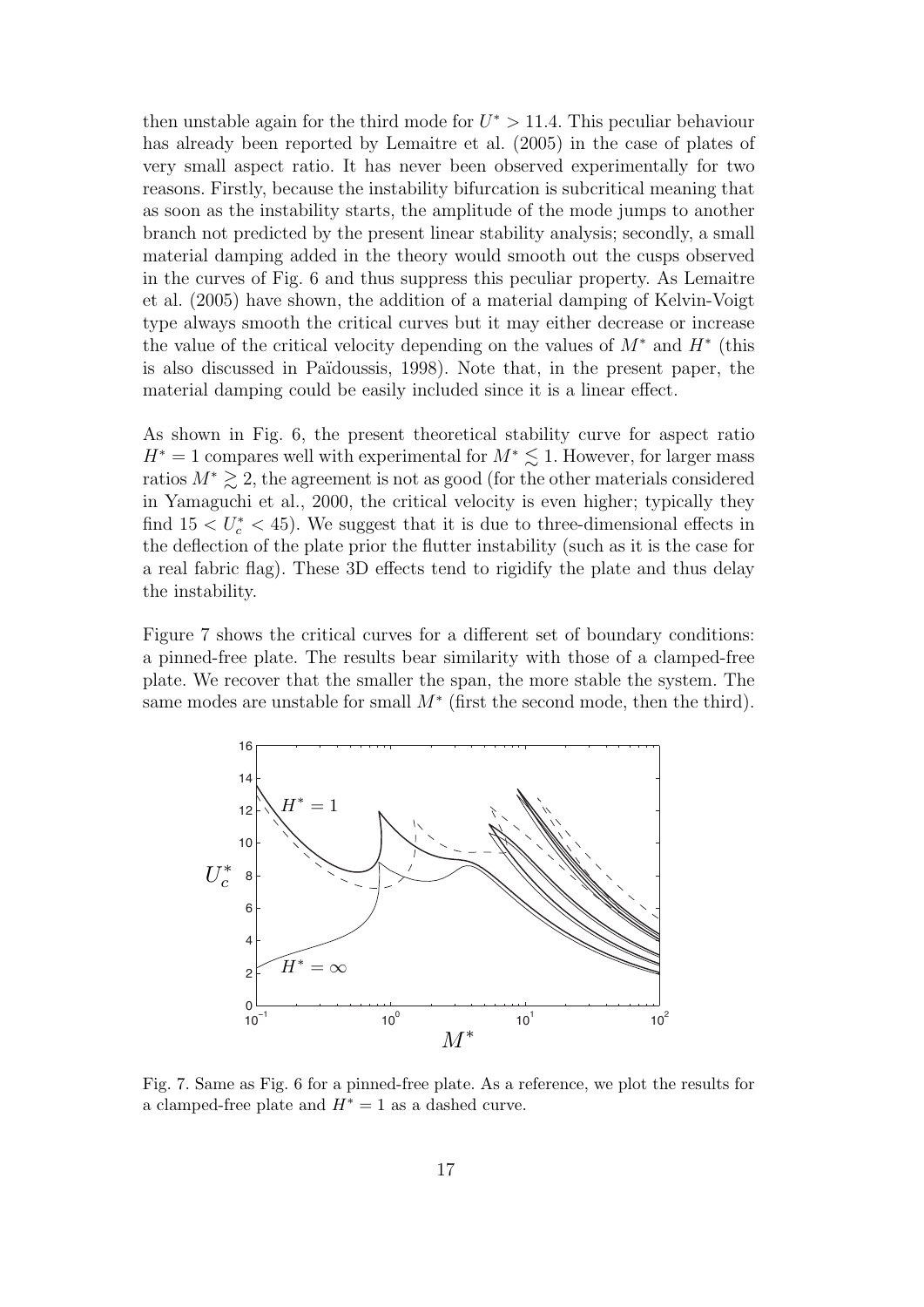However, there are three main differences: the velocity threshold is slightly higher for the second mode whereas it is lower for the third mode; the transition between the second and third mode is shifted to  $M^* \approx 0.8$ ; and the critical velocity of the third mode and fourth mode (for  $M^* \geq 1$  and  $M^* \geq 5$ ) monotonously decreases as  $M^*$  increases. Again, the peculiar behaviour and the cusps observed for  $M^* \geq 5$  would probably be suppressed if one added a material damping to the present model. Note also that the present theory could also be used to calculate the stability of any set of boundary conditions.

## 5 Conclusions

In this paper, we have developed a new theoretical model that enables the modelling of the flutter of a rectangular cantilevered plate in axial flow. We have assumed that the plate deflection is two-dimensional and immersed in a three-dimensional potential inviscid flow. Starting with the equation of motion of the plate, the stability analysis has been performed using a Galerkin method. The inviscid fluid forces on the plate have been calculated in the Fourier space assuming a finite plate span. The eigenmodes and the corresponding eigenfrequencies and growth rates have been calculated as a function of the three dimensionless parameters of the problem:  $U^*$  the flow velocity,  $H^*$ the plate aspect ratio and  $M^*$  its mass ratio. This theory has also been expanded in the asymptotic limit of large span, giving rise to what we called the "large span approximation".

We have shown that for a given mass ratio, the critical velocity is almost always a decreasing function of the aspect ratio. It means that for a given plate chord, the smaller the span, the more stable the system, as predicted by slender body theory for smaller values of  $H^*$ . This behaviour could account for the apparent discrepancy between the theoretical models and the experimental results published so far for small  $M^*$ . Indeed, in the literature, the experiments have always appeared to be more stable than the predictions (Watanabe et al., 2002a). It has been shown in this paper that when aspect ratio is explicitly taken into account, the predictions of the critical velocity are much improved. A detailed experimental study on the flutter of Mylar plates is the subject of a forthcoming paper.

The present work could be extended to different configurations. If Eq. (3) that models the plate motion remains linear, many extra effects can be added into the analysis, for instance viscoelastic material damping or tensile effects could be introduced. The boundary conditions on the plate can also be modified by changing the basis of Galerkin modes as we have shown by studying the clamped-free and the pinned-free plate.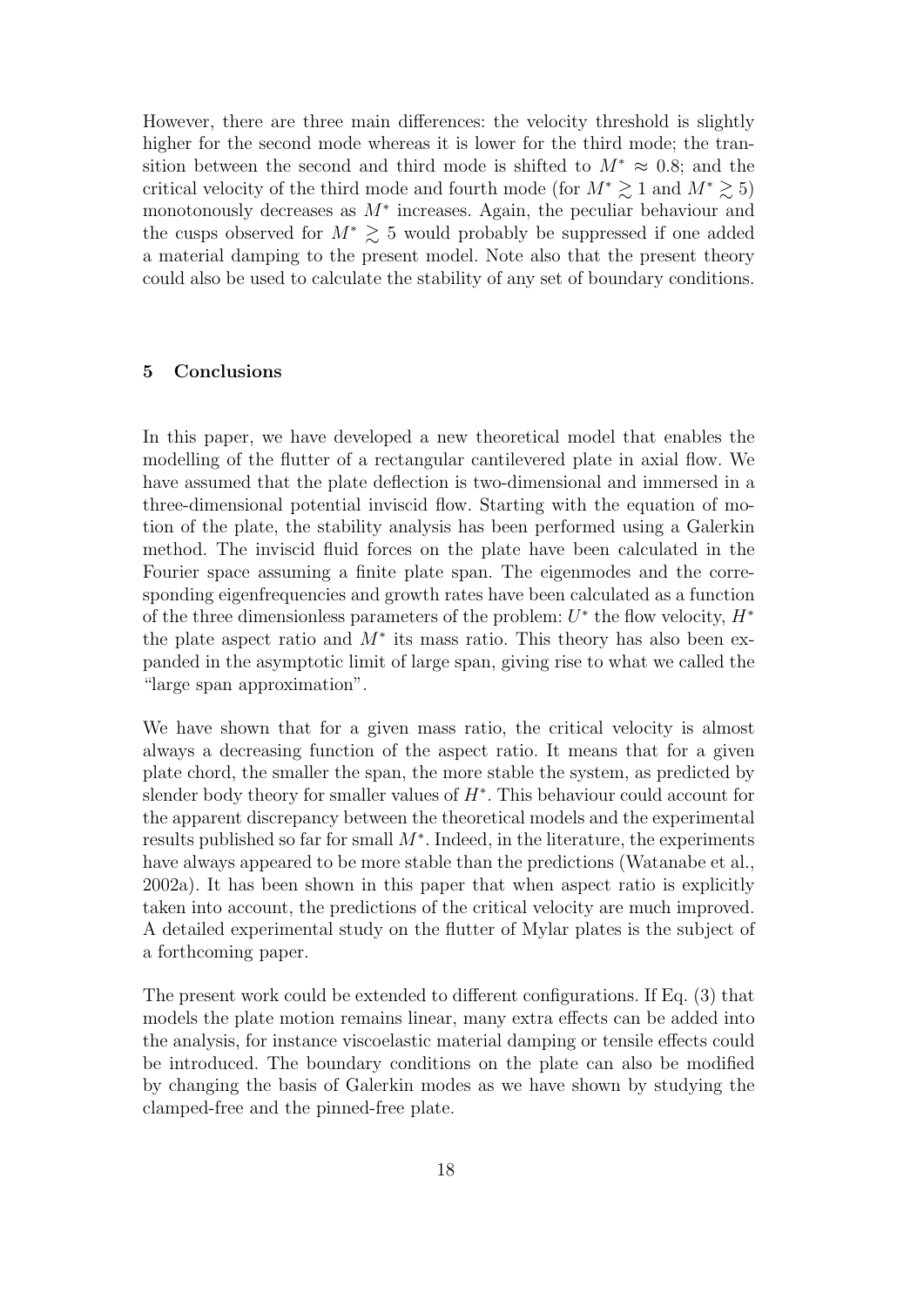## Acknowledgements

We would like to thank Emmanuel de Langre and Olivier Doaré for their encouragements and advice.

## A Integral equation for the pressure along the span

We now want to solve the singular integral equation (29)

$$
\int_{-1}^{1} \overline{p}'_n(\overline{v}) F(\overline{k}_x(\overline{z}-\overline{v})) d\overline{v} = \pi, \text{ for } \overline{z} \in [-1 \ 1], \tag{A.1}
$$

for  $\overline{p}'_n$  with  $F(X)$  still given by Eq. (30). To achieve this purpose,  $\overline{p}'_n$  is expanded as a series of Chebyshev polynomials

$$
\overline{p}'_n(\overline{v}) = \sum_{j=1}^J A_j \frac{T_{2j-1}(\overline{v})}{\sqrt{1-\overline{v}^2}},\tag{A.2}
$$

where  $T_i$  are the Chebyshev polynomials of the first kind,  $A_i$  the unknown amplitudes and J is the truncation of this expansion [the function  $F(X)$  being even,  $\bar{p}'_n$  has to be odd, this is why only the odd  $T_i$  are needed in the previous expansion]. Introducing the scalar product

$$
f \odot g = \frac{2}{\pi} \int_{-1}^{1} f(\overline{z}) g(\overline{z}) \sqrt{1 - \overline{z}^2} \, \mathrm{d}\overline{z},\tag{A.3}
$$

inserting Eq. (A.2) into Eq. (A.1) and multiplying by the Chebyshev polynomials of the second kind  $U_{2q-2}$  gives the following linear equation

$$
\mathcal{B}\mathbf{A} = \Pi,\tag{A.4}
$$

where **A** is the unknown column vector with the amplitudes  $A_n$ ,  $\Pi$  is the column vector with  $\pi$  on the first row and zeros elsewhere and  $\mathcal{B}$  is the matrix given by

$$
\mathcal{B}_{q,j} = U_{2q-2} \odot \int_{-1}^{1} \frac{T_{2j-1}(\overline{v})}{\sqrt{1-\overline{v}^2}} F(\overline{k}_x(\overline{z}-\overline{v})) d\overline{v}.
$$
 (A.5)

The coefficients  $\mathcal{B}_{q,j}$  can be calculated using a symbolic calculation software such as Mathematica. Calculating a  $15 \times 15$  matrix  $\beta$  for a given  $\overline{k}_x$  takes about three hours on a laptop computer. Once these coefficients  $\mathcal{B}_{q,j}$  are known, the solution of Eq. (A.4) for **A** can be evaluated numerically. The  $A_i$  solutions can then be inserted into Eq. (A.2), which gives the function  $\bar{p}_n$  after integration. This function is plotted in Fig. 2 for different values of  $k_x$ .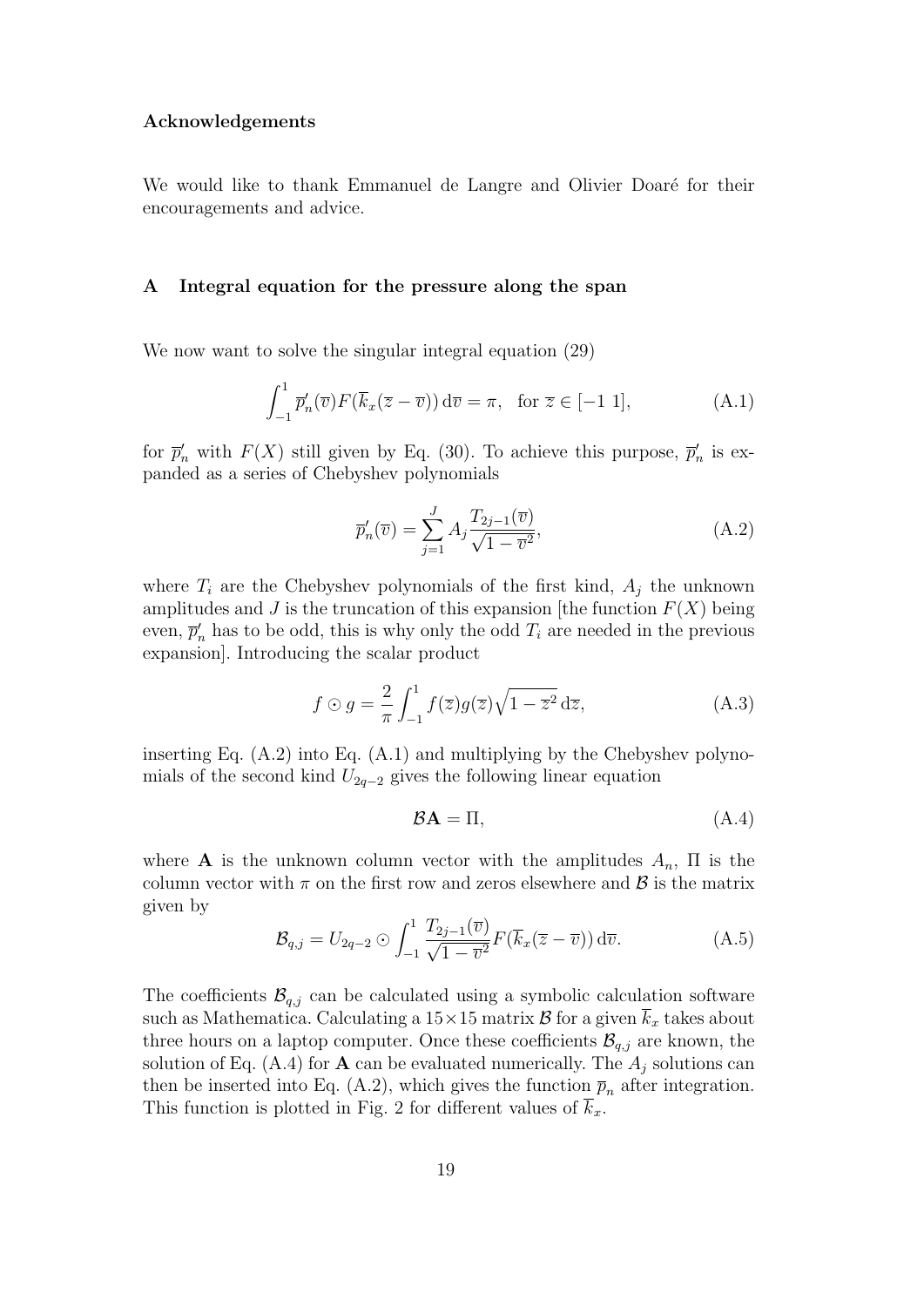## B Integral equation for the pressure along the chord

We want to solve the singular integral equation (40) for the pressure. To do so, the variables  $x$  and  $u$  are rescaled such that

$$
\hat{x} = 2x - 1, \quad \hat{u} = 2u - 1.
$$
 (B.1)

The new pressure is  $P_n(\hat{u}) = \langle p_n(u, z) \rangle_z$ , such that  $P'_n(\hat{u}) = \langle p'_n(u, z)/2 \rangle_z$ . The integral equation (40) becomes

$$
\frac{1}{4\pi} \int_{-1}^{1} P'_n(\hat{u}) \widehat{H}(\hat{x} - \hat{u}, H^*) d\hat{u} = F(\hat{x}), \tag{B.2}
$$

with  $\widehat{H}(\widehat{x}-\widehat{u}, H^*) = H(x-u, H^*)$  and  $F(\widehat{x})$  is one of the derivatives of  $y_n(x)$ . The function  $\widehat{H}$  can be decomposed into three terms

$$
\widehat{H}(\widehat{X}, H^*) = \widehat{H}_1 + \frac{1}{H^*} \widehat{H}_2 + \widehat{H}_3(H^*), \tag{B.3}
$$

where

$$
\widehat{H}_1(\widehat{X}) = -\frac{4}{\widehat{X}},\tag{B.4}
$$

$$
\widehat{H}_2(\widehat{X}) = -8 \operatorname{sgn}(\widehat{X}),\tag{B.5}
$$

$$
\widehat{H}_3(\widehat{X}, H^*) = \frac{8 - \pi}{H^* + |\widehat{X}|} \text{sgn}(\widehat{X}),\tag{B.6}
$$

For small aspect ratio, the term  $\widehat{H}_2/H^*$  dominates and gives rise to the slender body approximation as it is shown in Appendix C. For large aspect ratio, the term  $\widehat{H}_1$  gives the first order of approximation (independent of  $H^*$ ) and corresponds to the two-dimensional theory of Guo and Païdoussis (2000).

To solve the integral equation (B.2) the function  $P'_n$  is first expanded as

$$
P_n'(\widehat{u}) = \sum_{i=1}^M \widehat{A}_i \frac{T_i(\widehat{u})}{\sqrt{1 - \widehat{u}^2}},\tag{B.7}
$$

where  $T_i$  are the Chebyshev polynomials of the first kind. Then, injecting the expansion (B.7) into (B.2) and left multiplying by the Chebyshev polynomial of the second kind  $U_{q-1}$  (using the scalar product  $\odot$  defined by Eq. (A.3)) gives the linear system

$$
\sum_{i=1}^{M} \mathcal{C}_{i,q}(H^*)\widehat{A}_i = F_q,
$$
\n(B.8)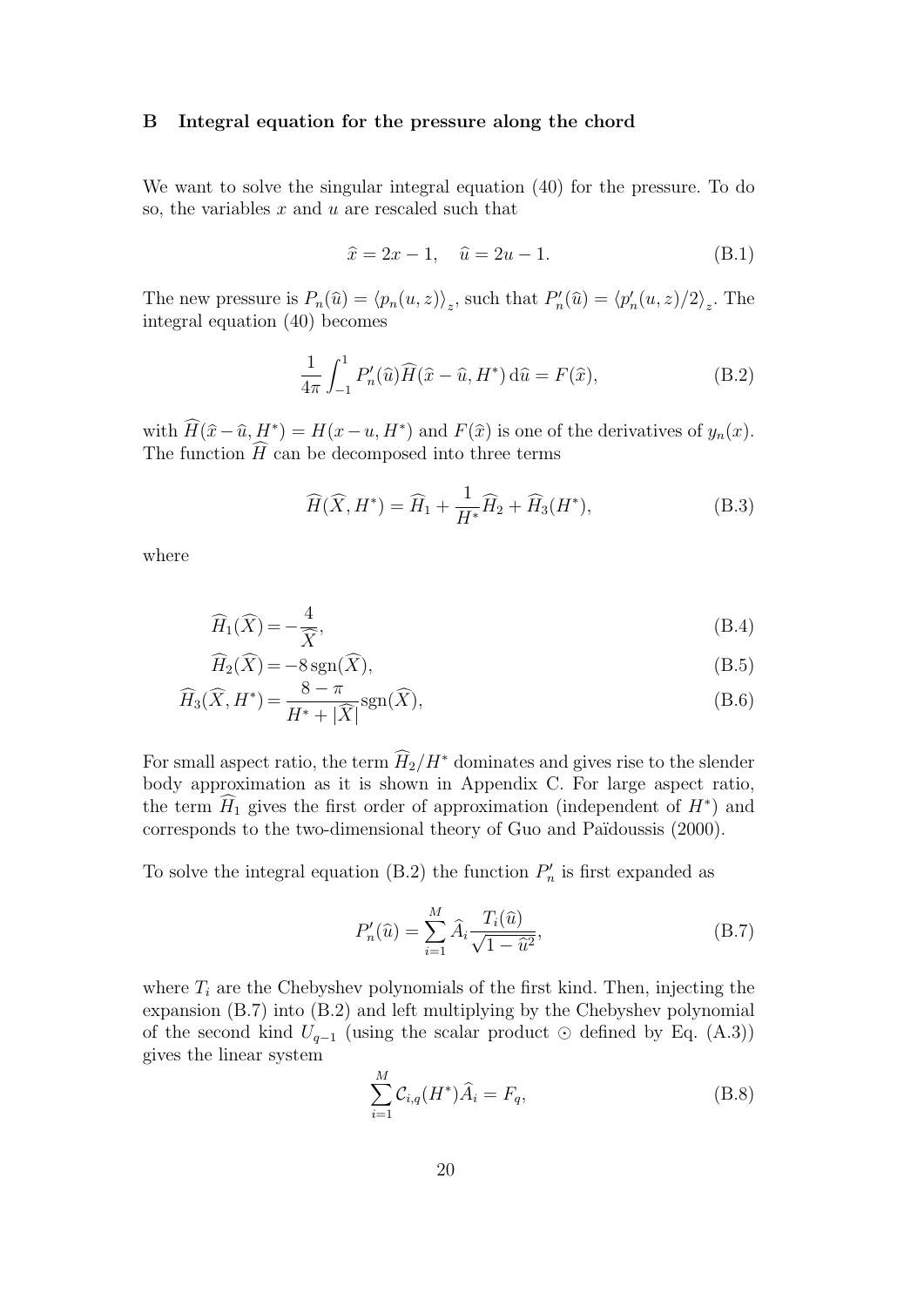where  $F_q = U_{q-1} \odot F$  and

$$
C_{i,q}(H^*) = U_{q-1} \odot \frac{1}{4\pi} \int_{-1}^1 \frac{T_i(\hat{u})}{\sqrt{1 - \hat{u}^2}} \widehat{H}(\hat{x} - \hat{u}, H^*) d\hat{u}.
$$
 (B.9)

The matrix  $\mathcal C$  is decomposed into three terms corresponding to the three terms of  $H$  defined in Eq. (B.3)

$$
\mathcal{C}(H^*) = \mathcal{C}^{(1)} + \frac{1}{H^*} \mathcal{C}^{(2)} + \mathcal{C}^{(3)}(H^*),
$$
 (B.10)

where  $\mathcal{C}^{(1)}$  is the identity matrix,

$$
\mathcal{C}_{i,q}^{(2)} = \frac{4}{i\pi} U_{q-1} \odot \left( \sqrt{1 - \hat{x}^2} U_{i-1}(\hat{x}) \right),\tag{B.11}
$$

$$
=-\frac{16}{\pi^2} \frac{q}{q^4 - 2q^2(i^2 + 1) + (i^2 - 1)^2}, \text{ for } q, i \text{ of same parity}, \quad \text{(B.12)}
$$

$$
= 0, \text{ for } q, i \text{ of different parity}, \tag{B.13}
$$

and  $\mathcal{C}^{(3)}(H^*)$  is evaluated numerically for a given aspect ratio.

The linear system (B.8) can then be solved to express the amplitudes  $A_q$  as a function of the coefficients  $F_q$  for a given  $H^*$ . Using Eq. (B.7) and integrating gives the average pressure  $\langle p_n(x,z) \rangle_z$  on the plate for a given Galerkin mode  $y_n$ . The results presented in the present paper were obtained for a Chebyshev truncation  $M = 20$  and Galerkin truncation  $N = 10$ . It is important to have a sufficient number of modes in the Galerkin discretisation if one wants to model accurately the instability threshold (especially for large mass ratio  $M^*$ ) as it has already been shown by Lemaitre et al. (2005).

# C Slender body approximation

For small  $\overline{k}_x$ , the average of the pressure along the span is obtained from Eq. (32) and is simply  $\langle \overline{p}_n \rangle_{\overline{z}} = \pi \overline{k_x}/4$ . Coming back to the dimensionless variables  $k_x$  and z,  $\tilde{v}_n$  can be expressed as

$$
\tilde{v}_n(k_x) = -\frac{8}{\pi H^*} \langle \tilde{p}_n(k_x, z) \rangle_z \quad \text{when} \quad H^* \to 0. \tag{C.1}
$$

Following the same procedure as between Eqs. (38) and (41), one finds

$$
H(X, H^*) = -\frac{8}{H^*} \text{sgn}(X) \text{ when } H^* \to 0. \tag{C.2}
$$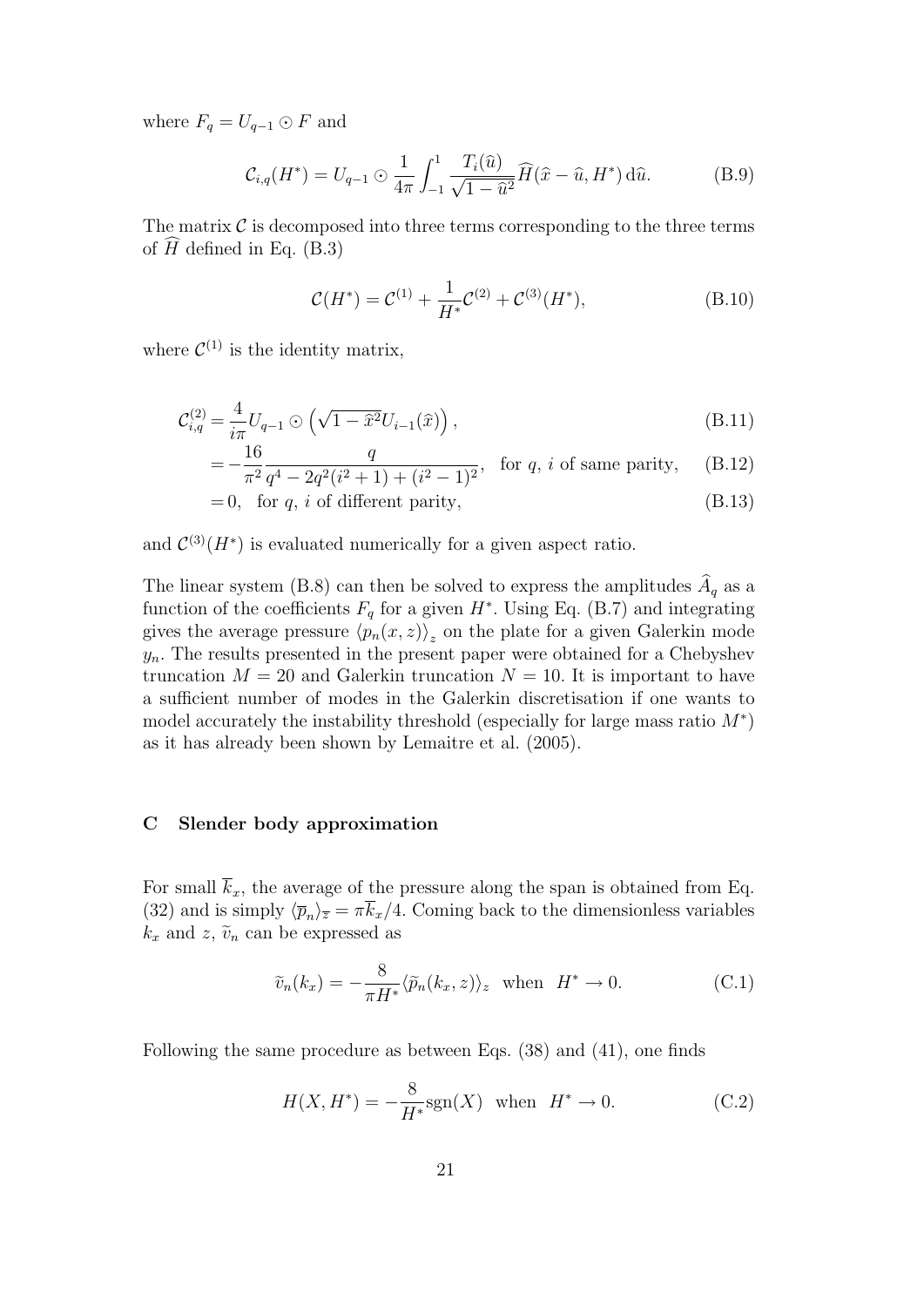This corresponds to the term  $\widehat{H}_2$  in the Appendix B. The integral equation (40) is then solved by integrating by parts, leading to

$$
\langle p_n(x,z) \rangle_z = -\frac{\pi H^*}{4} \left( -\omega^2 y_n + 2i\omega \frac{\partial y_n}{\partial x} + \frac{\partial^2 y_n}{\partial x^2} \right) \text{ when } H^* \to 0. \quad (C.3)
$$

This result is the same as the one obtained by Lighthill (1960) and used by Lemaitre et al. (2005) in their study (they added an additional tensile effect due to tension because their ribbon was hanged vertically). This latter expression can be inserted into Eq. (11) to obtain the eigenmodes and eigenfrequencies for the slender body approximation. This approximation is valid when the wavelength of the modes is large compared to the plate span.

## D Large span approximation

In the limit of large aspect ratio,  $\overline{k}_x$  is large and the average of the pressure along the span is obtained from Eq. (34). Following the same procedure as between Eqs. (38) and (41), one finds

$$
H(X, H^*) = -\frac{2}{X} - \frac{\pi}{H^*} \text{sgn}(X) + O\left(\frac{1}{H^{*2}}\right) \text{ when } H^* \to \infty.
$$
 (D.1)

In the new variables defined in Appendix B, we have to solve the singular integral equation (B.2) where the function  $H$  is now

$$
\widehat{H}(\widehat{X}, H^*) = \widehat{H}_1 + \frac{\pi}{8H^*} \widehat{H}_2 + O\left(\frac{1}{H^{*2}}\right) \text{ when } H^* \to \infty.
$$
 (D.2)

The linear system (B.8) has now to be solved with the new matrix

$$
\mathcal{C}(H^*) = \mathcal{C}^{(1)} + \frac{\pi}{8H^*} \mathcal{C}^{(2)} + O\left(\frac{1}{H^{*2}}\right). \tag{D.3}
$$

We have to remember that we are interested in determining the matrix  $\mathcal{P}$ given by Eqs. (12) and (43) such that

$$
\mathcal{P} = -\omega^2 \mathcal{P}^{(M)} + 2i\omega \mathcal{P}^{(G)} + \mathcal{P}^{(K)}.
$$
\n(D.4)

As in Eq. (43), the terms on the right hand side correspond to the added mass, gyroscopicity and stiffness pressure respectively. In this large span approximation, these matrices can be obtained easily if the scalar products are all evaluated on the basis of the Chebyshev polynomials of the second kind. Indeed, once the following scalar products have been evaluated numerically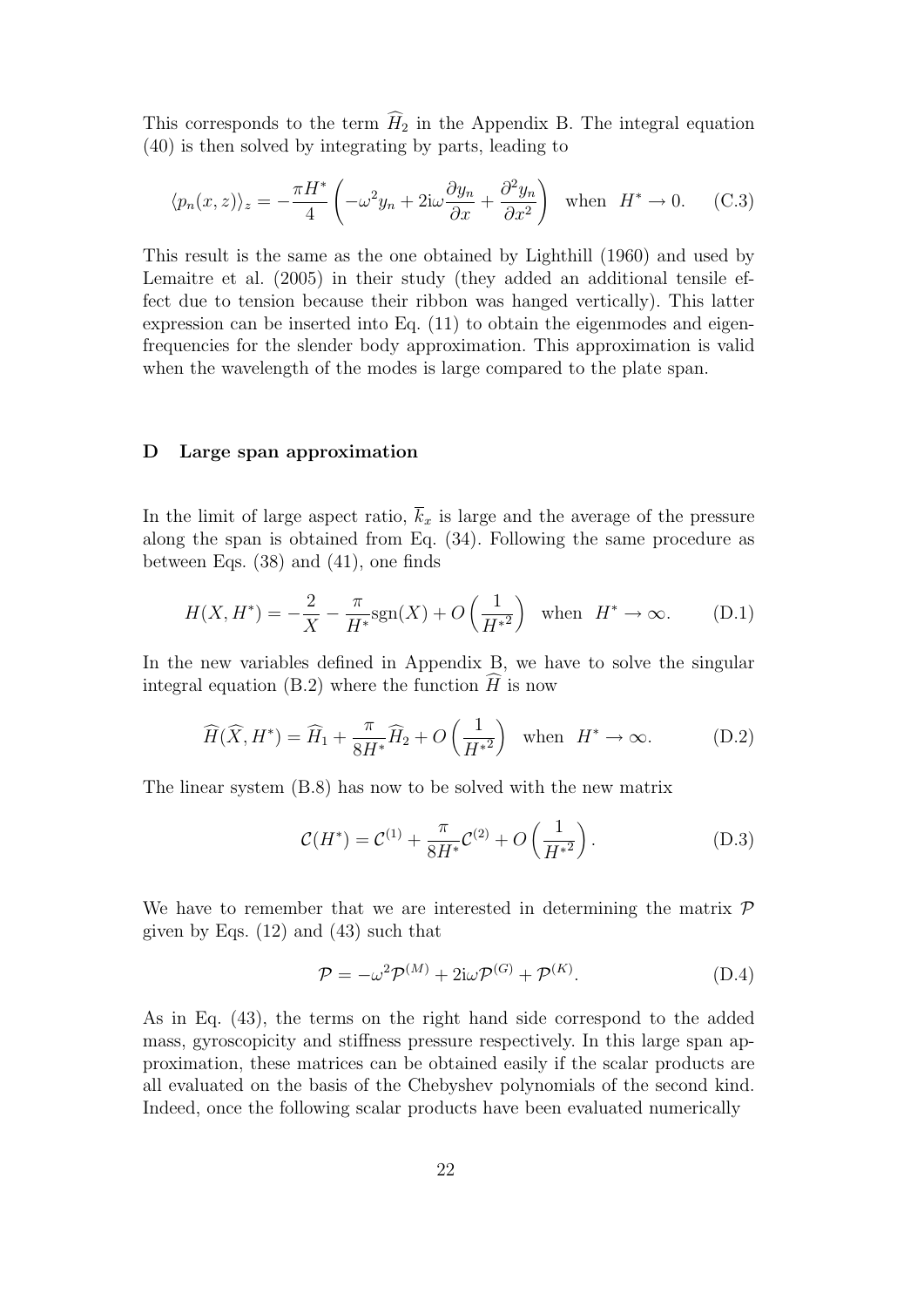$$
\mathcal{Y}_{m,q}^{(M)} = U_{q-1} \odot y_m,\tag{D.5}
$$

$$
\mathcal{Y}_{m,q}^{(G)} = U_{q-1} \odot \frac{\mathrm{d}y_m}{\mathrm{d}x},\tag{D.6}
$$

$$
\mathcal{Y}_{m,q}^{(K)} = U_{q-1} \odot \frac{\mathrm{d}^2 y_m}{\mathrm{d} x^2},\tag{D.7}
$$

the matrices  $\mathcal{P}^{(X)}$  (where the superscript X stands for M, G or K) can be obtained easily after some straightforward algebra. They are expressed as powers of  $1/H^*$  such that

$$
\mathcal{P}^{(X)} = -\frac{\pi}{4} \left( \mathcal{P}_0^{(X)} + \frac{1}{H^*} \mathcal{P}_1^{(X)} \right) + O\left( \frac{1}{H^*^2} \right), \tag{D.8}
$$

where

$$
\mathcal{P}_0^{(X)}_{m,n} = \sum_{q=1}^{M} \frac{1}{q} \mathcal{Y}_{m,q}^{(M)} \mathcal{Y}_{n,q}^{(X)},
$$
\n(D.9)

$$
\mathcal{P}_{1\ \ m,n}^{(X)} = -\frac{\pi}{8} \sum_{q=1}^{M} \frac{1}{q} \mathcal{Y}_{m,q}^{(M)} \sum_{i=1}^{M} \mathcal{C}_{i,q}^{(2)} \mathcal{Y}_{n,i}^{(X)}, \tag{D.10}
$$

The above expressions are very easy to obtain since Eqs. (B.11–B.13) give an explicit expression for  $\mathcal{C}^{(2)}$ . An analytical expression of  $\mathcal{P}^{(X)}$  accurate up to order  $1/H^{*2}$  could be obtained by the same method as we have shown in a previous paper (Eloy et al., 2006). However, the improvement is not significant and the exact calculus detailed in Appendix B is still necessary for moderate  $H^*$ . Note that when  $\mathcal{P}_1^{(X)}$  $i_1^{(A)}$  is set to zero, or equivalently for infinitely large aspect ratio  $H^*$ , we recover the results of the two-dimensional theory of Guo and Païdoussis  $(2000)$ .

#### References

- Argentina, M., Mahadevan, L., 2005. Fluid-flow-induced flutter of a flag. Proc. Nat. Acad. Sc. USA 102 (6), 1829–1834.
- Balint, T. S., Lucey, A. D., 2005. Instability of a cantilevered flexible plate in viscous channel flow. Journal of Fluids and Structures 20, 893–912.
- Crighton, D. G., 1985. The Kutta condition in unsteady flow. Ann. Rev. Fluid Mech. 17, 411–445.
- Datta, S. K., Gottenberg, W. G., 1975. Instability of an elastic strip hanging in an airstream. Journal of Applied Mechanics, Transactions of the ASME, 195–198.
- Eloy, C., Souilliez, C., Schouveiler, L., 2006. Flutter of a rectangular cantilevered plate. Proceeding of the 6th FSI, AE & FIV+N Symposium, ASME PVP 2006 / ICPVT-11 Conference.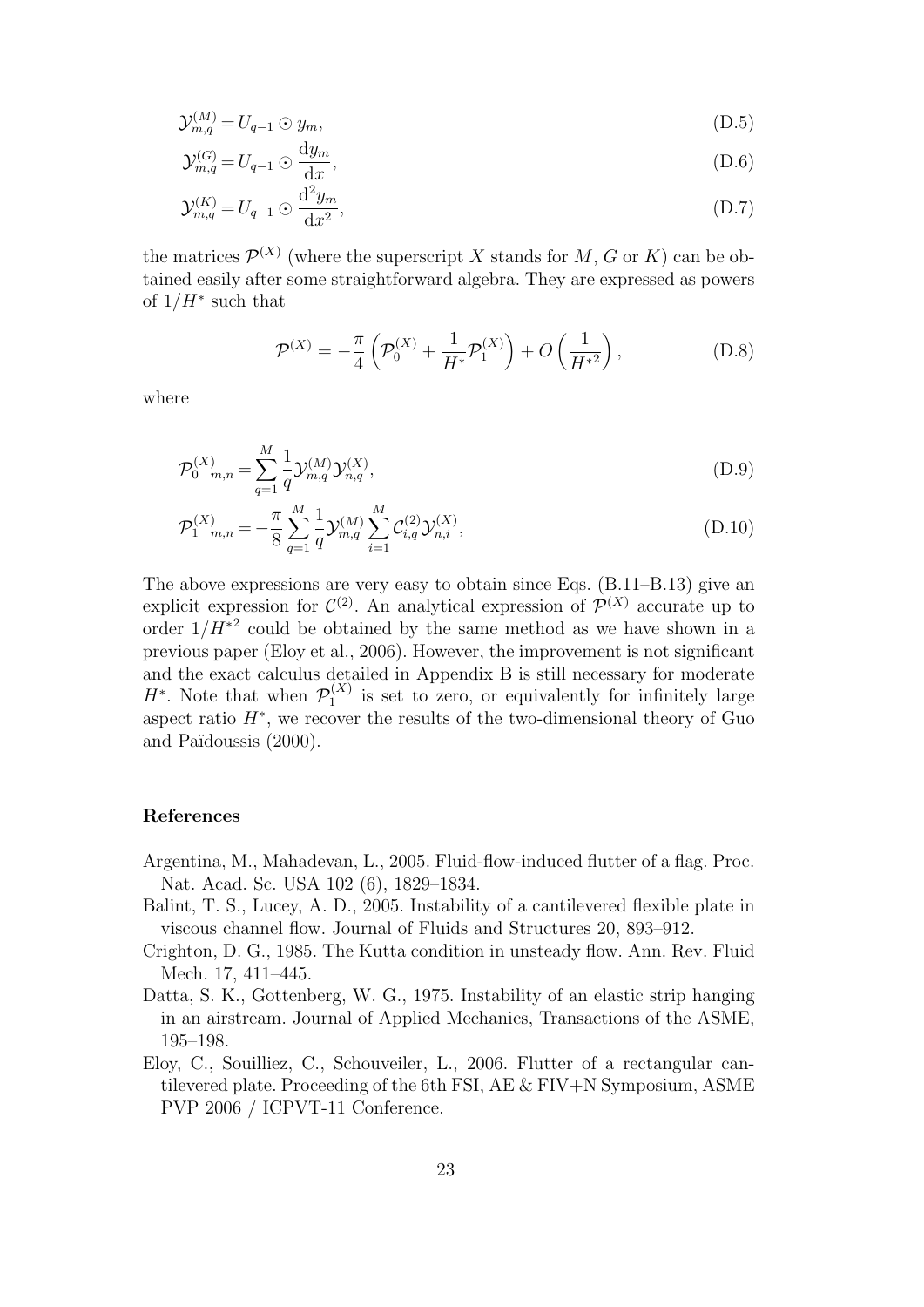- Frederiks, W., Hilberink, H. C. J., Sparenberg, J. A., 1986. On the Kutta condition for the flow along a semi-infinite elastic plate. J. Eng. Math. 20, 27–50.
- Guo, C. Q., Païdoussis, M. P., 2000. Stability of rectangular plates with free side-edges in two-dimensional inviscid channel flow. Journal of Applied Mechanics, Transactions of the ASME 67, 171–176.
- Huang, L., 1995. Flutter of cantilevered plates in axial flow. Journal of Fluids and Structures 9, 127–147.
- Kornecki, A., Dowell, E. H., O'Brien, J., 1976. On the aeroelastic instability of two-dimensional panes in uniform incompressible flow. Journal of Sound and Vibration 47 (2), 163–178.
- Lemaitre, C., Hémon, P., de Langre, E., 2005. Instability of a long ribbon hanging in axial air flow. Journal of Fluids and Structures 20 (7), 913–925.
- Lighthill, M. J., 1960. Note on the swimming of slender fish. J. Fluid Mech. 9, 305–317.
- Lucey, A. D., Carpenter, P. W., 1993. The hydroelastic stability of threedimensional disturbances of a finite compliant wall. Journal of Sound and Vibration 165 (3), 527–552.
- Pa¨ıdoussis, M. P., 1998. Fluid-Structure Interactions: Slender Structures And Axial Flow, Volume 1. Academic Press.
- Pa¨ıdoussis, M. P., 2004. Fluid-Structure Interactions: Slender Structures And Axial Flow, Volume 2. Elsevier Academic Press.
- Rayleigh, L., 1879. On the instability of jets. Proc. London Math. Soc. X, 4–13.
- Shayo, L. W., 1980. The stability of cantilever panels in uniform incompressible flow. Journal of Sound and Vibration 68 (3), 341–350.
- Shelley, M., Vandenberghe, N., Zhang, J., 2005. Heavy flags undergo spontaneous oscillations in flowing water. Phys. Rev. Lett. 94, 094302.
- Souilliez, C., Schouveiler, L., Eloy, C., 2006. An experimental study of flag flutter. Proceeding of the 6th FSI, AE & FIV+N Symposium, ASME PVP 2006 / ICPVT-11 Conference.
- Taneda, S., 1968. Waving motions of flags. Journal of the Physical Society of Japan 24 (2), 392–401.
- Tang, L., Païdoussis, M. P., 2006. A numerical investigation on the dynamics of two-dimensional cantilevered flexible plates in axial flow. Proceeding of the 6th FSI, AE & FIV+N Symposium, ASME PVP 2006 / ICPVT-11 Conference.
- Theodorsen, T., 1935. General theory of aerodynamic instability and the mechanism of flutter. NACA Report 496.
- Watanabe, Y., Isogai, K., Suzuki, S., Sugihara, 2002a. A theoretical study of paper flutter. Journal of Fluids and Structures 16 (4), 543–560.
- Watanabe, Y., Suzuki, S., Sugihara, M., Sueoka, Y., 2002b. An experimental study of paper flutter. Journal of Fluids and Structures 16 (4), 529–542.
- Yadykin, Y., Tenetov, V., Levin, D., 2003. The added mass of a flexible plate oscillating in a fluid. Journal of Fluids and Structures 17, 115–123.